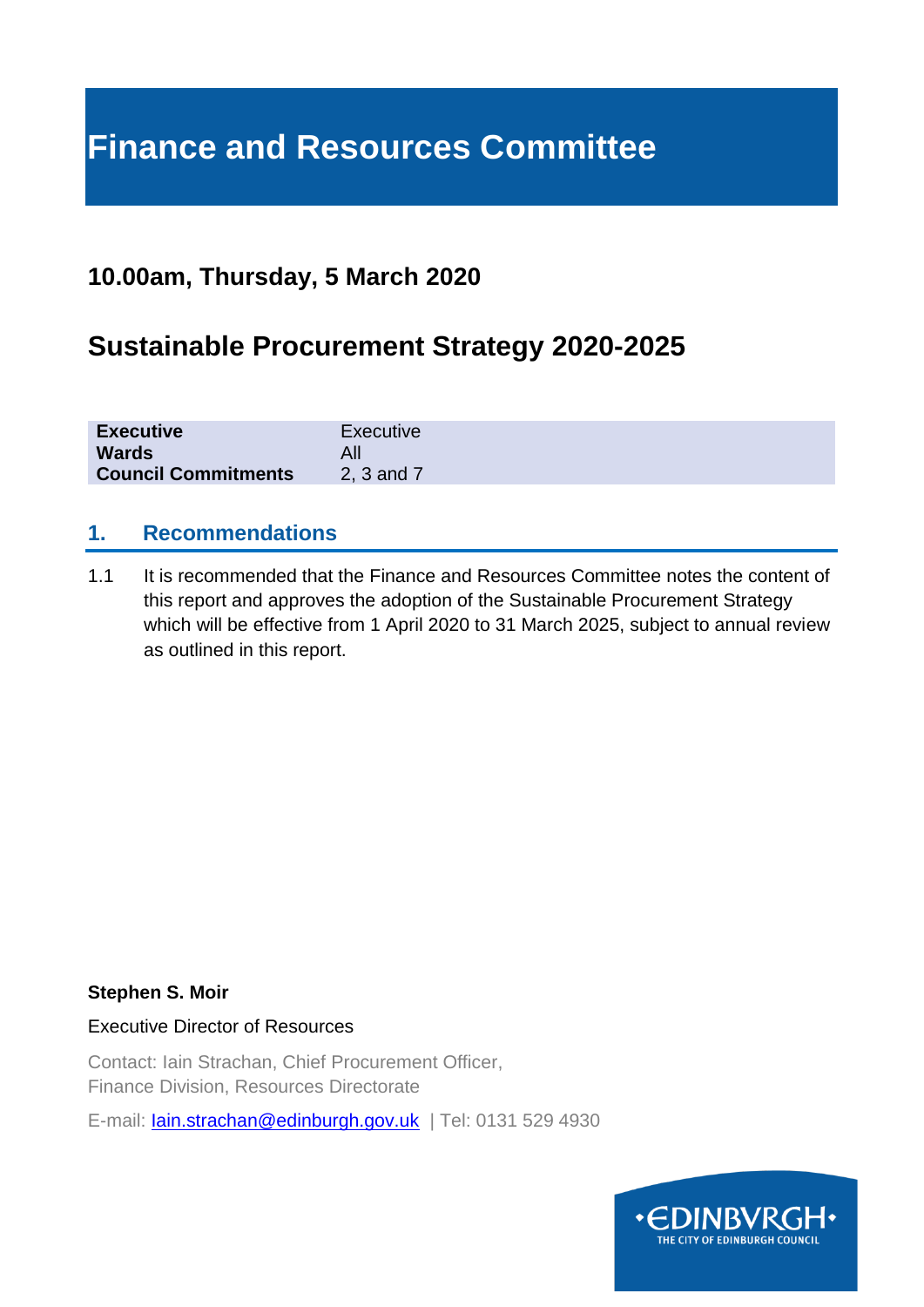**Report**

# **Sustainable Procurement Strategy 2020-2025**

## **2. Executive Summary**

- 2.1 This report submits a new five year Sustainable Procurement Strategy for the Council (the Strategy). The Strategy will replace the current Commercial and Procurement Strategy which ends in March 2020. The Strategy places sustainability at the heart of the Council's procurement programme for the next five years, to ensure that the Council's considerable spending power is used to promote those economic, environmental and social outcomes that support growth, and simultaneously assist the Council in addressing the challenges that the city is facing.
- 2.2 The Strategy has been informed by internal and external consultation, by the Council's strategic commitments, and also by the developing local and national policy framework that now gives greater recognition to the important role that public sector procurement has in assisting the Council deliver its key outcomes.
- 2.3 The Strategy will be the subject of annual review, and a report of performance against the Strategy will be submitted annually to the Finance and Resources Committee.

## **3. Background**

- 3.1 The Council's external spend on goods, services and works is substantial, its external third party spend in 2018/19 being approximately £635m. Under the [Procurement Reform \(Scotland\) Act 2014,](http://www.legislation.gov.uk/asp/2014/12/contents) the Council is required by law to publish a strategy that gives the strategic focus for its procurement activities, and that sets the context in which the Council will work to ensure that its procurements deliver value for money and directly contribute to the achievement of its broader aims. In this context the main focus is on regulated procurements, "regulated" meaning those contracts valued at over £50,000 for goods and services and over £2 million for works.
- 3.2 The Scottish Government has published [statutory guidance](https://www.gov.scot/publications/guidance-under-procurement-reform-scotland-act-2014/pages/1/) on the application of the Procurement Reform (Scotland) Act 2014.
- 3.3 The Council's Commercial and Procurement Service (CPS) supports all procurement and contract management activity across the Council, to ensure the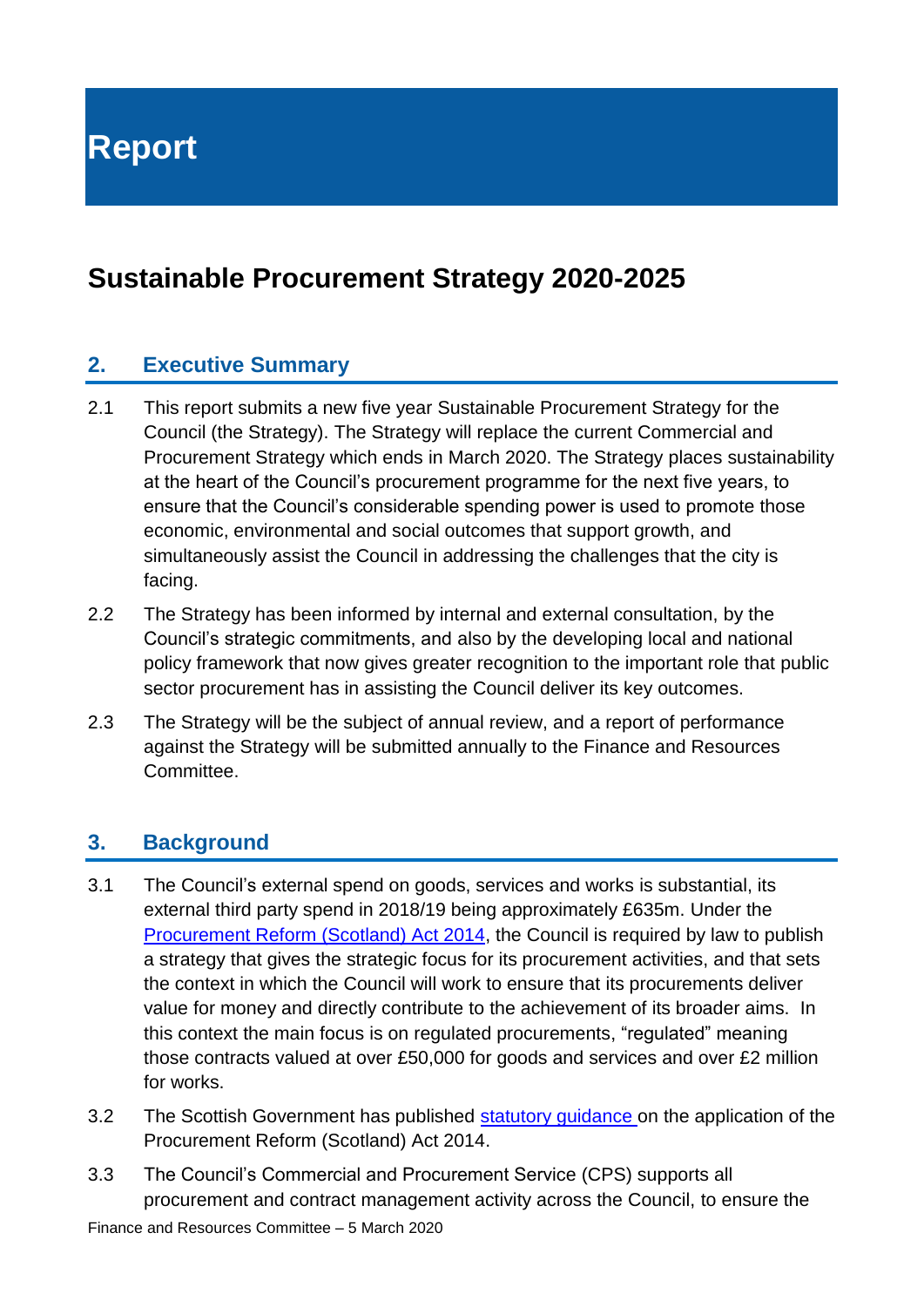Council's purchasing requirements are met, and the associated internal and external regulatory controls complied with, including the Strategy and the Council's Contract Standing Orders.

3.4 CPS prepares the Council's Annual Procurement Report, which is also a requirement of Procurement Reform (Scotland) Act 2014 and provides details of the Council's regulated procurement activity in the most recent financial year, together with performance against the Strategy. The most recent Annual Procurement Report was submitted to the Finance & Resources Committee on [15 August 2019,](https://democracy.edinburgh.gov.uk/documents/s4709/7.11%20-%20Commercial%20and%20Procurement%20Annual%20Report%202019_Approved.pdf) and noted that a new Strategy would be consulted on, and brought to Committee in March 2020 for adoption.

## **4. Main report**

- 4.1 In the period since the previous [Strategy](https://democracy.edinburgh.gov.uk/Data/Finance%20and%20Resources%20Committee/20161201/Agenda/item_74_commercial_and_procurement_strategy.pdf) was adopted, there have been notable developments in the local and national policy framework, that now more clearly recognises the important role that public sector procurement has in assisting the Council to deliver its key outcomes, and is in turn aligned to the Scottish Government's National Performance Framework. Specific Council examples include (i) the Council's ambitious target of becoming a carbon-neutral city by 2030, (ii) the Council's adoption of the Edinburgh Economy Strategy - Enabling Good Growth on [7 June 2018,](https://democracy.edinburgh.gov.uk/Data/Housing%20and%20Economy%20Committee/20180607/Agenda/item_71_-_edinburgh_economy_strategy.pdf) (iii) the work of the [Edinburgh Poverty Commission](https://edinburghpovertycommission.org.uk/poverty-in-edinburgh/) and (iv) the Council's adoption of the Construction Charter on [16 August 2018](https://democracy.edinburgh.gov.uk/Data/Finance%20and%20Resources%20Committee/20180816/Agenda/item_715_-_construction_charter.pdf) and the Charter Against Modern Slavery on [2 October 2018.](https://democracy.edinburgh.gov.uk/Data/Corporate%20Policy%20and%20Strategy%20Committee/20181002/Agenda/$item_82_-_charter_against_modern_slavery.xls.pdf) The Council's procurement activity also directly supports the delivery of Council services, and key Council projects and initiatives, such as the delivery of new housing and schools.
- 4.2 Taking account of the above, the new Strategy is a natural development from the previous one, which in particular was aligned to the Council's Business Plan 2016 - 2020 and the Commercial Excellence programme which was being undertaken in CPS at that time. In addition, in 2019 the Council launched a new programme of change designed to respond to the opportunities and challenges facing the city, now and in the future. This programme has a particular focus on tackling poverty, promoting sustainability and improving residents' wellbeing, and is designed to guide all savings and spending decisions the Council makes between now and 2023.
- 4.3 The Strategy takes account of the above, in addition to the financial challenge facing all local authorities, and identifies seven key strategic procurement objectives that would be promoted:
	- 4.3.1 Making procurement spend more accessible to local small business and the third sector;
	- 4.3.2 Improving Fair Work practices adopted by suppliers;
	- 4.3.3 Increasing community benefits delivered by suppliers;
	- 4.3.4 Contributing to the Council's 2030 carbon-neutral city target;

Finance and Resources Committee – 5 March 2020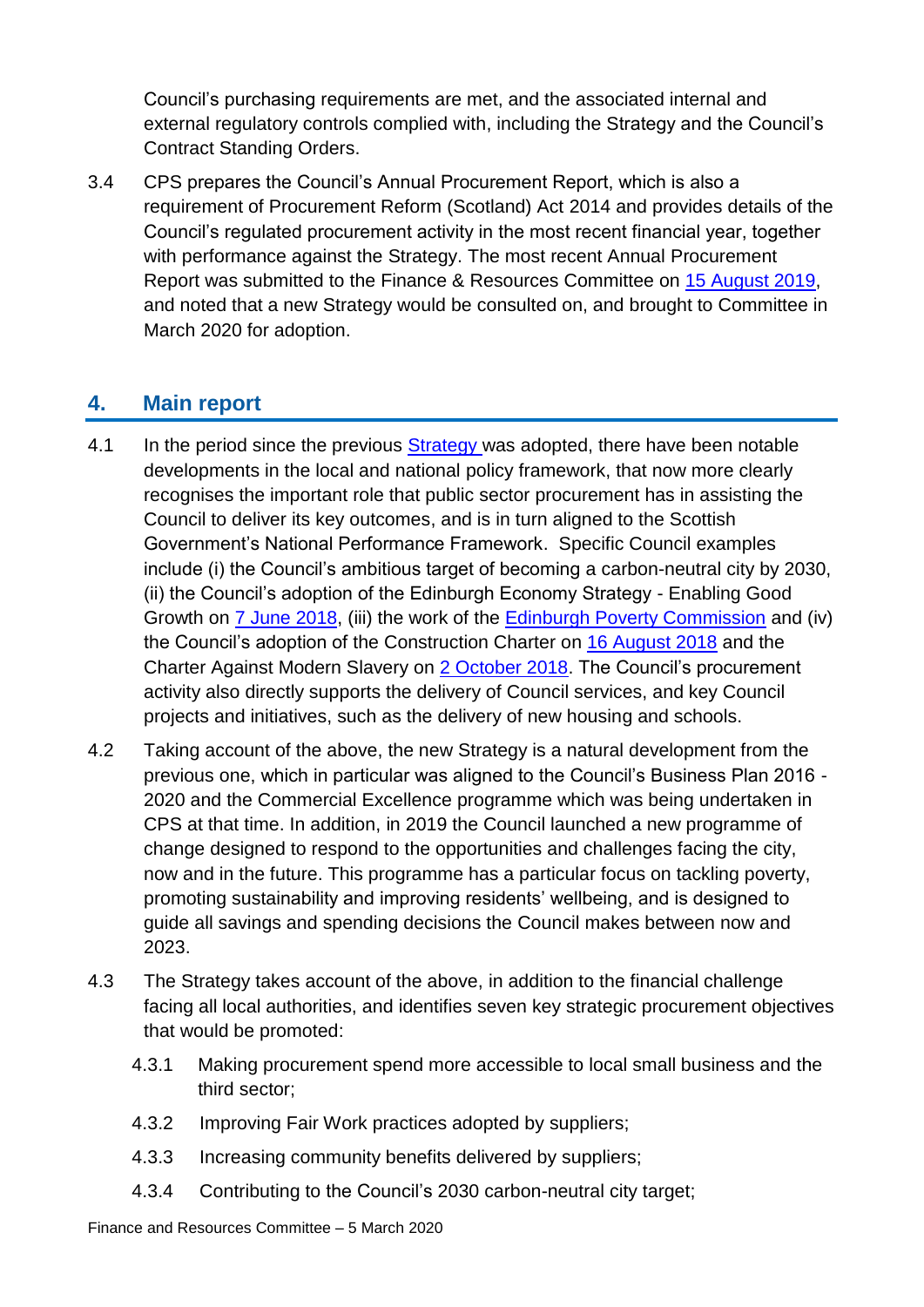- 4.3.5 Delivering savings and Best Value outcomes;
- 4.3.6 Ensuring legal compliance and robust and transparent governance; and
- 4.3.7 Promoting innovative and best practice solutions.
- 4.4 In developing the Strategy consultation was undertaken internally and externally by CPS, this included input from key stakeholders including the Federation of Small Businesses, Edinburgh Social Enterprise, Edinburgh Poverty Commission, Edinburgh Voluntary Organisations Council, Council suppliers, Council service areas and through a public consultation via the Council website.
- 4.5 The website responses provided high support, with between 74% and 88% of the 73 responders agreeing, that the Council's external spend should further the strategic objectives noted at 4.3.1 to 4.3.4 above.
- 4.6 The stakeholders mentioned at 4.4 above were engaged in workshops, face to face discussions and/or email correspondence to identify opportunities for improvement and agreed steps for further engagement to support the delivery of the objectives. This has helped ensure the Strategy has been informed by those with a key interest in the Council's procurement activity.
- 4.7 An action plan has been included in Appendix 3 of the Strategy, to help drive its implementation. Importantly, as mentioned elsewhere, it is a legal requirement that the Strategy is reviewed annually, and performance against the same reported. In this way, and in addition to other indicators, CPS will record and report on the Council's spend with local suppliers, the level of community benefits secured from suppliers and the number of Living Wage accredited suppliers, with the clear intention that these will all increase every year. Through this annual review and reporting, the Strategy is not fixed, and will naturally evolve throughout its five year period, and adapt to fit further regulatory change, in addition to the promotion of new and changing local and national priorities.
- 4.8 Key deliverables in the action plan do, however, for the first time include the following commitments:
	- 4.8.1 A minimum weighting of 5% for Fair Work practices in the qualitative evaluation of all tenders, higher where appropriate;
	- 4.8.2 A default weighting of 10% for community benefits in the qualitative evaluation of all tenders, higher or lower where appropriate;
	- 4.8.3 A target of £10m of new savings being secured each year through procurement and contract management activity; and
	- 4.8.4 Commencing a programme of contract management compliance reviews across Directorates, and other contract management support, including to mitigate risks to the Council's supply chain from the UK leaving the European Union.
- 4.9 In addition, the action plan captures existing good practice which will continue, including the regular 6 monthly reporting of contract awards to Committee and the annual review of the Council's Contract Standing Orders.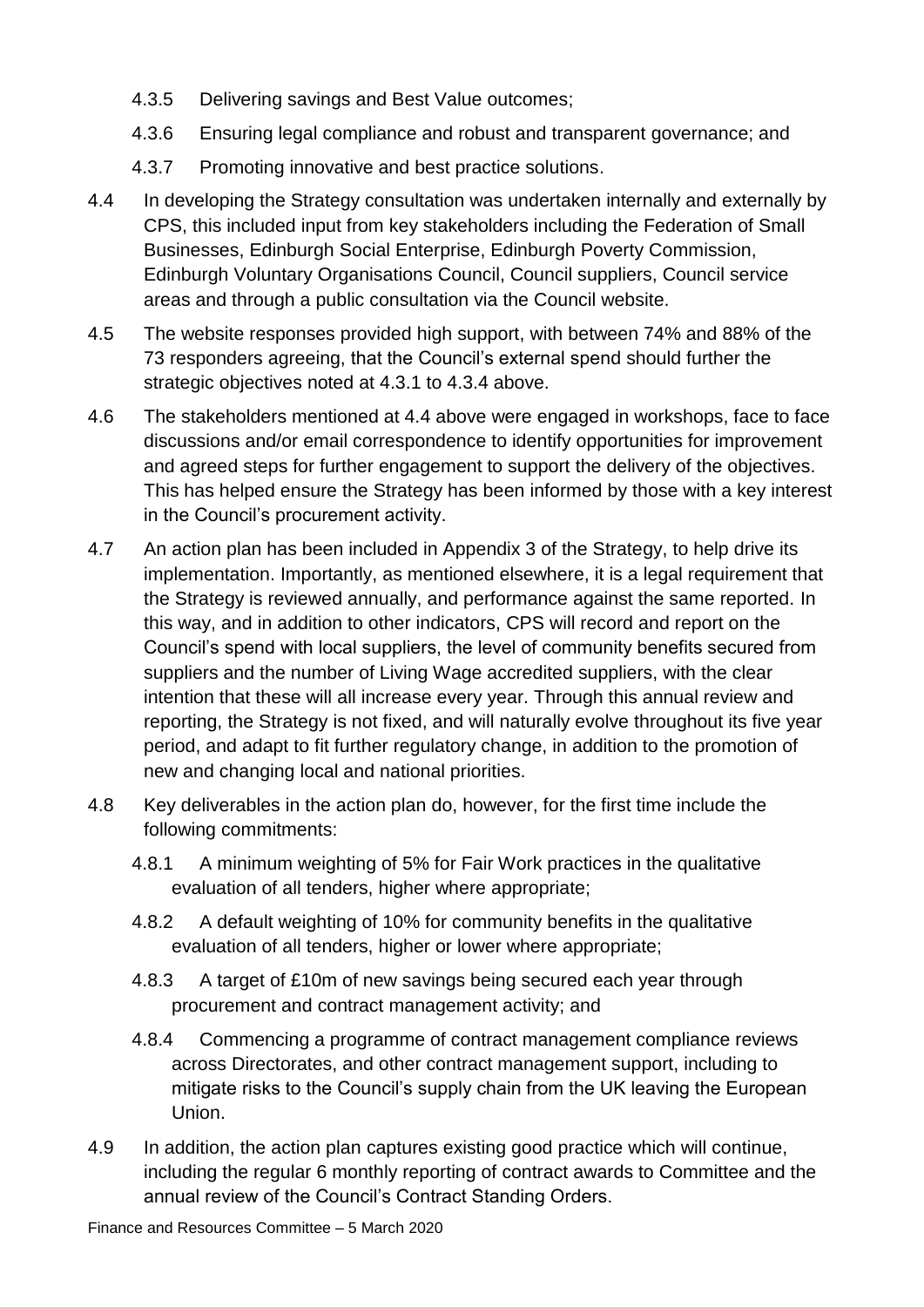- 4.10 In respect of the Council's carbon-neutral target, CPS is already engaging with the Scottish Government's Sustainability Team and Zero Waste Scotland. CPS is also representing all Scottish local authority procurement teams on a new Climate Change forum which has been established by the Scottish Government to share best practice in procurement policy and practice. It is anticipated that these activities will enable the team to actively support all service areas in addressing this key strategic objective.
- 4.11 The Council already has a strong reputation for its procurement activity. This is demonstrated by the Council's Procurement and Commercial Improvement Programme score increasing to 87% in 2019, against a local authority average of 70%, this being independently assessed by Scotland Excel on behalf of the Scottish Government. In addition, the Council won a Market Development award and were highly commended in the Team of the Year Award in October 2019 at the Government Opportunities (GO) Excellence in Procurement Awards. Implementation of the Strategy will enable the Council to build upon its procurement achievements to date, and further develop the skills and experience of its procurement staff.

## **5. Next Steps**

- 5.1 If adopted, the Strategy will be reported to the Scottish Government and published on the Council's website.
- 5.2 The action plan will be managed by CPS, and performance against the Strategy reported annually to Finance and Resources Committee. It is to be noted that the first report on the new Strategy will be in August 2021, as the report in August 2020 will be in respect of the 2019/20 financial year and performance against the current Strategy.

## **6. Financial impact**

- 6.1 There is no direct financial impact from the approval of this report. However, implementation of the Strategy should deliver financial and non-financial benefits to the Council, as well as the city and its businesses. In particular, the Strategy includes a target of £10m of new procurement and contract management savings being secured each financial year.
- 6.2 It is to be noted that in 2018/19 procurement savings of £38.5m were tracked and delivered in year, with the Council on target to deliver a similar amount in 2019/20. These are in addition to the £150m of savings secured from 2013/14 through to 2018/19.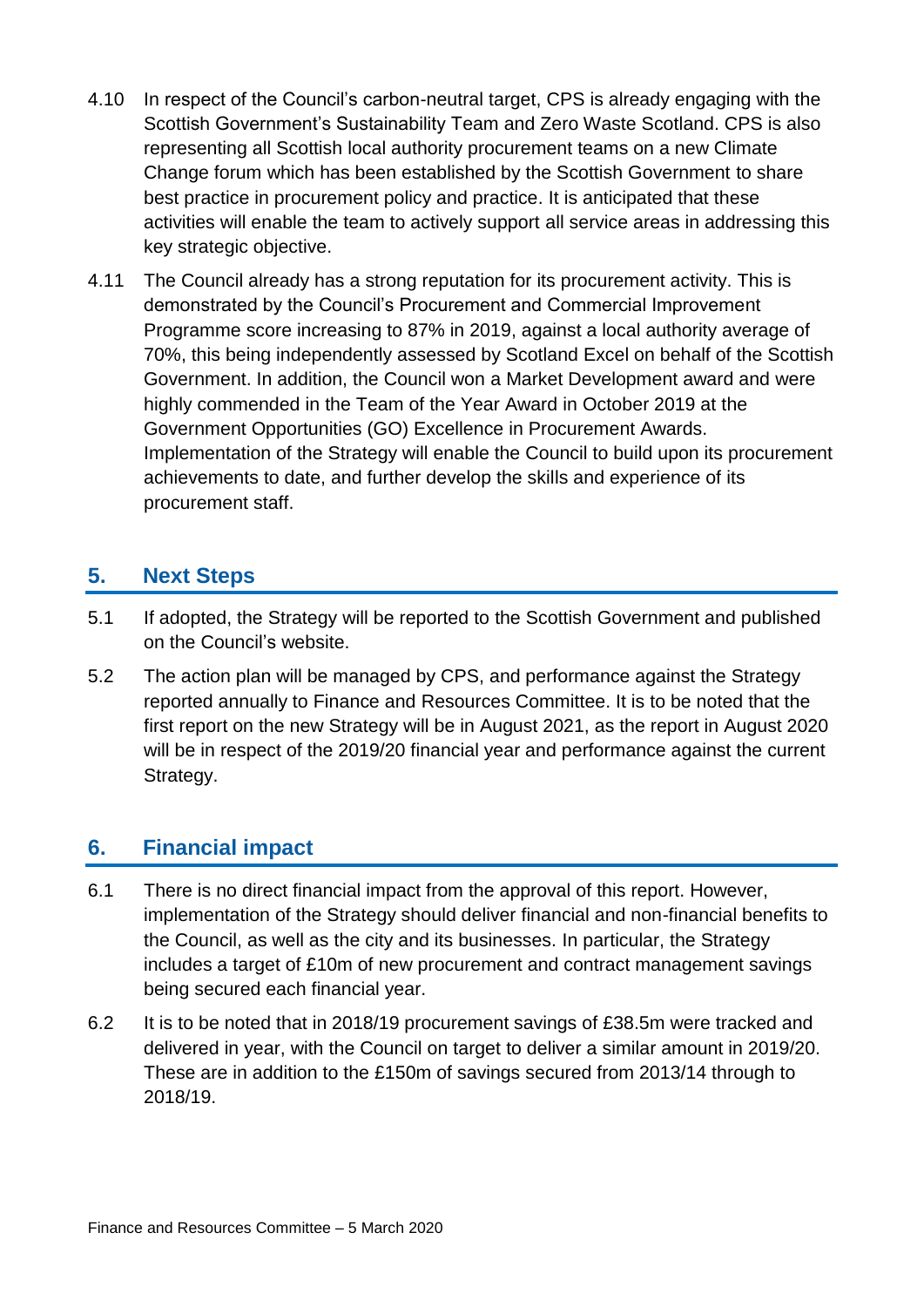## **7. Stakeholder/Community Impact**

- 7.1 As summarised at paragraphs 4.4 to 4.6 of this report, the Strategy has been the subject of internal and external consultation, which received 73 on-line responses, and was supplemented by additional meetings and submissions to the Council.
- 7.2 The Strategy identifies seven key strategic procurement objectives that will be promoted through the Council's procurement activity. These objectives are aligned to the Council's priorities, and if delivered will have a positive impact upon the city, its citizens and its businesses. In particular, the Strategy aims to make the Council's external spend more accessible to local small businesses and third sector, to improve Fair Work practices adopted by Council suppliers and to increase the community benefits delivered by Council suppliers. The Strategy also aims to contribute to the Council's 2030 carbon-neutral city target.
- 7.3 In accordance with the Council's statutory duties, an Integrated Impact Assessment (IIA) has been completed in respect of the Strategy. No negative impacts have been identified from the adoption of the Strategy, and its implementation should instead assist in positive impacts being delivered through the Council's procurement activity. A link to the IIA is included [here.](https://www.edinburgh.gov.uk/directory-record/1223124/sustainable-procurement-strategy-iia)

### **8. Background reading/external references**

- 8.1 [2019 Annual Procurement Report](https://democracy.edinburgh.gov.uk/documents/s4709/7.11%20-%20Commercial%20and%20Procurement%20Annual%20Report%202019_Approved.pdf)
- 8.2 Item 7.4 Commercial and Procurement Strategy 1 Dec 2016
- 8.3 [Procurement Reform \(Scotland\) Act 2014 -](https://www.gov.scot/publications/guidance-under-procurement-reform-scotland-act-2014/pages/1/) Statutory Guidance
- 8.4 [Scottish Government National Performance Framework](https://www2.gov.scot/About/Performance/scotPerforms)

### **9. Appendices**

9.1 Appendix 1 - Sustainable Procurement Strategy 2020-2025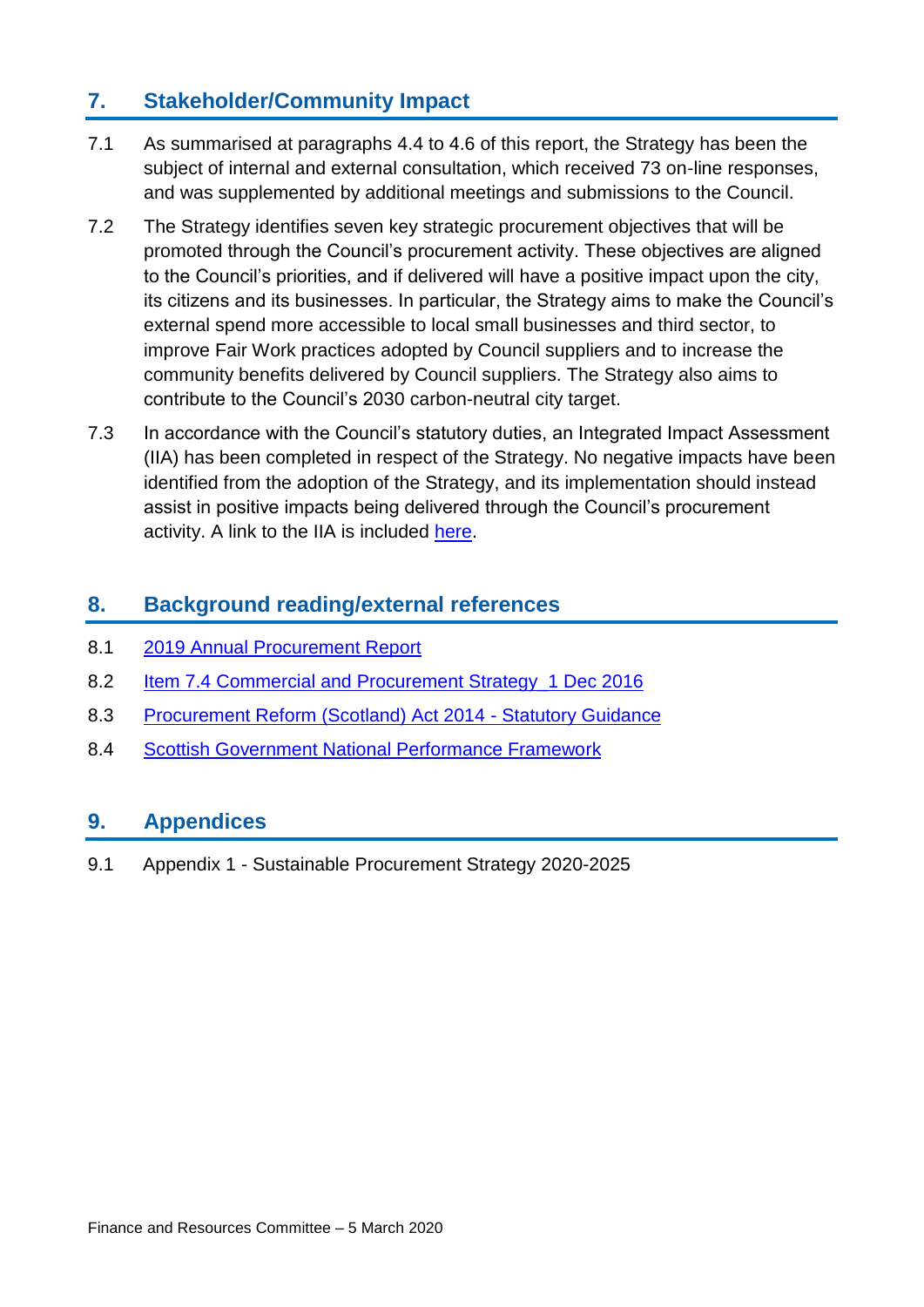# **Sustainable Procurement Strategy**

# **March 2020 to March 2025**

**HOT** 

 $\frac{1}{2}$  , where  $\frac{1}{2}$ 

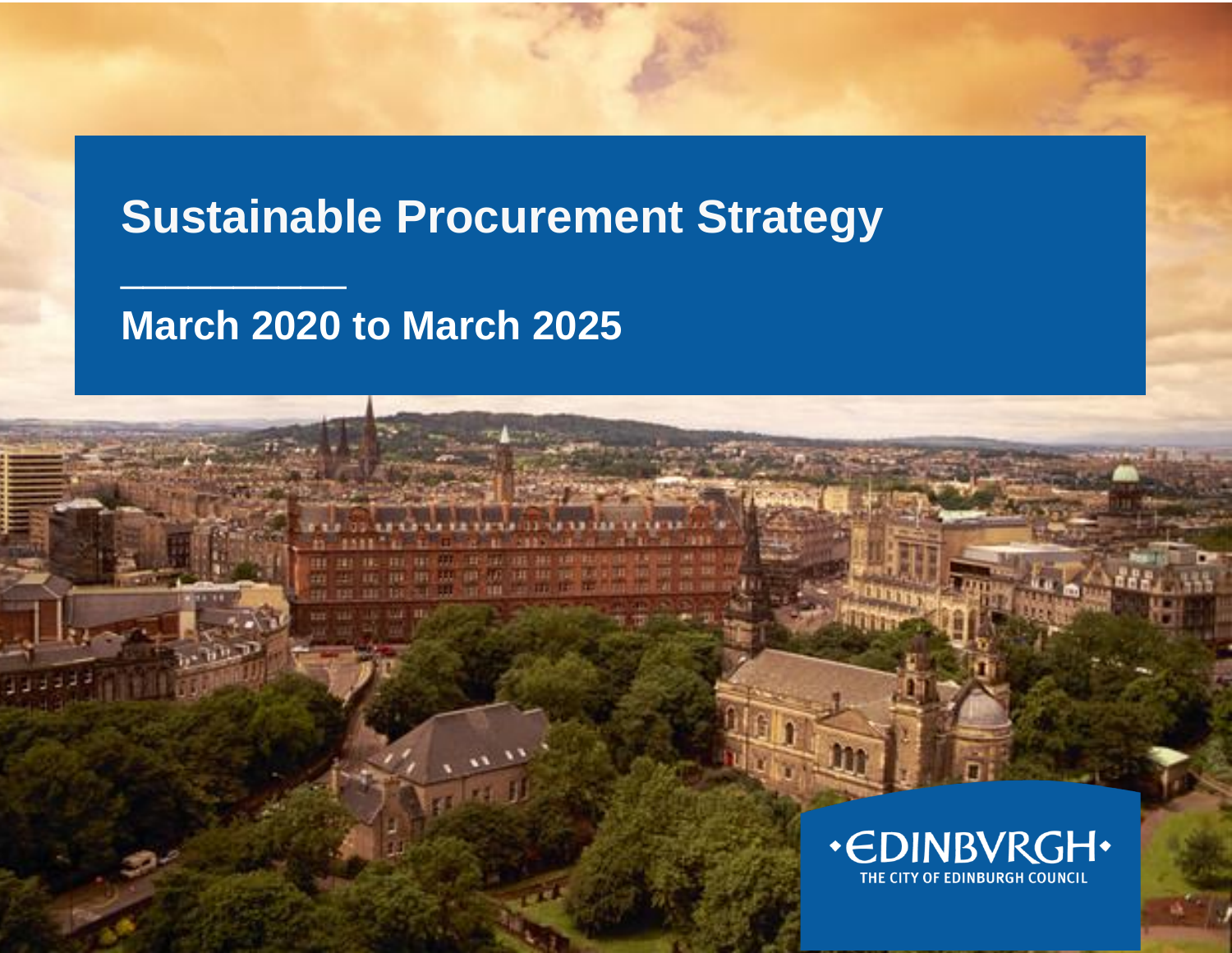# **Contents**

| Appendix 2 - Mandatory requirements of the Procurement Reform (Scotland) Act 2014 and Statutory Guidance Obligations  19 |  |
|--------------------------------------------------------------------------------------------------------------------------|--|
|                                                                                                                          |  |
|                                                                                                                          |  |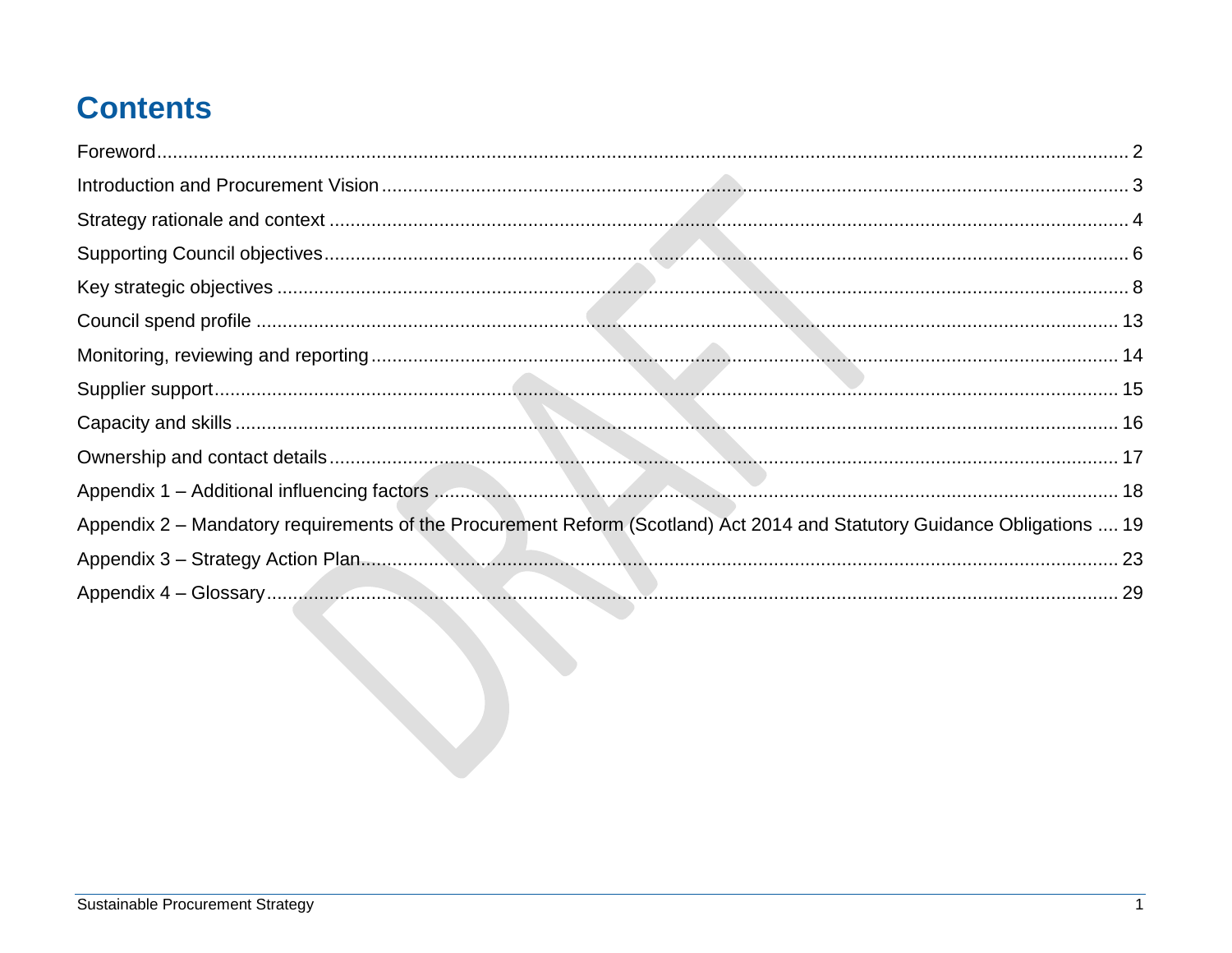# <span id="page-8-0"></span>**Foreword**



Edinburgh is one of the best cities in the world in which to live, work and study. The city is not without challenges however and the Council approach to managing their impact and promoting desired outcomes must be aligned, including how the Council uses its considerable spending power.

The launch of the Council's new Sustainable Procurement Strategy puts sustainability at the heart of the

procurement programme for the next five years. Sustainability delivered through Council spend will help promote the economic, environmental and social outcomes that support growth, and address those challenges the city is facing.

Closer working with key stakeholders is central to the successful delivery of the strategy, building on existing networks to improve engagement with communities, businesses, third sector organisations and strategic partners.

The strategy also builds on a strong foundation of achievements delivered in previous years, including over £190m of savings since 2012, increased capacity and skills, embedded co-production and collaboration and improved

sustainable outcomes. These achievements will still be important in the coming years, and the principles remain a core element of the strategy, but as the Council looks to address key challenges of poverty, citizen well-being and climate change the central priorities for the Council's procurements must align and support wider outcomes.

The core focus moving forward will be:

- Fair Work improving ethical employment, including suppliers paying the Living Wage
- local spend improving growth in the city by helping small and medium sized enterprises (SMEs), social enterprises, the voluntary sector and supported business to grow with support for tendering
- community benefits supporting local jobs, training and the capacity building of local supply chains
- carbon-neutral contributing to the Council targets through embracing new technologies and close working with key partners.

By delivering in these areas and continuing to seek financial savings and Best Value outcomes, the Council can be confident that its procurement activity will benefit all stakeholders.

### **Councillor Alasdair Rankin**

Convener of Finance and Resources Committee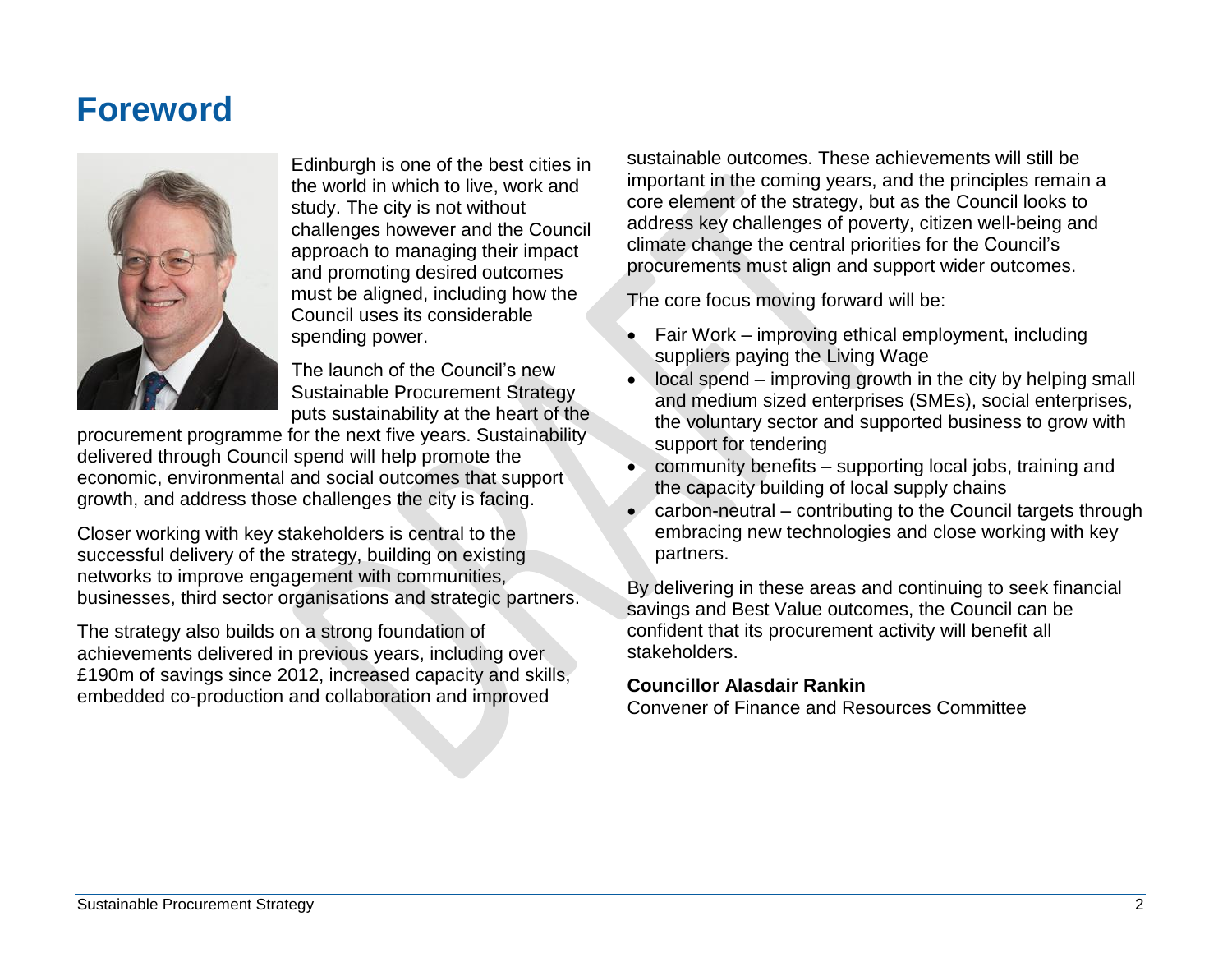# <span id="page-9-0"></span>**Introduction and procurement vision**



Edinburgh is a city full of vibrancy and opportunity. As a Council, we are working hard to ensure that all residents can share in Edinburgh's success. However, despite economic growth, over 20% of our children remain in poverty and one in six households still have no adult in work. Supporting the most disadvantaged in our society to progress and prosper remains one of the most critical

challenges the city faces. At the same time, the environment within which Edinburgh's economy operates is undergoing significant change. We need a refreshed strategic approach to the Council's procurement activity, to help the city adapt to new economic relationships emerging post-Brexit, to transition to a low carbon economy, and to manage the impacts and

opportunities arising from technological change and a growing city. Importantly, with the well-documented pressure on public finances, we also need to continue to ensure we are securing Best Value by purchasing only what we need to and managing our suppliers effectively through robust contract management.

This strategy takes account of that wider context, and recent developments in the local and national policy framework, that now more clearly recognize the important role that public sector procurement has in assisting the Council to deliver its key outcomes.

Backed by a strong focus on compliance with the regulatory framework, and the Council's internal controls, this strategy will help ensure the Council's purchasing activity supports sustainable growth and protects our environment, while also confronting the challenges that Edinburgh is facing.

**Dr Stephen S. Moir** Executive Director of Resources

# **Council's Procurement Vision**

**To be a leader in Scottish public sector procurement and contract management, with a high-performing customer-focused Commercial and Procurement Services team that identifies, creates and secures significant financial and non-financial benefits for the city of Edinburgh. A team that works collaboratively with colleagues, key partners and citizens, and visibly drives positive change within the Council.**

> This vision statement has been developed by the Council's procurement team to support implementation of this strategy and delivery of its key objectives.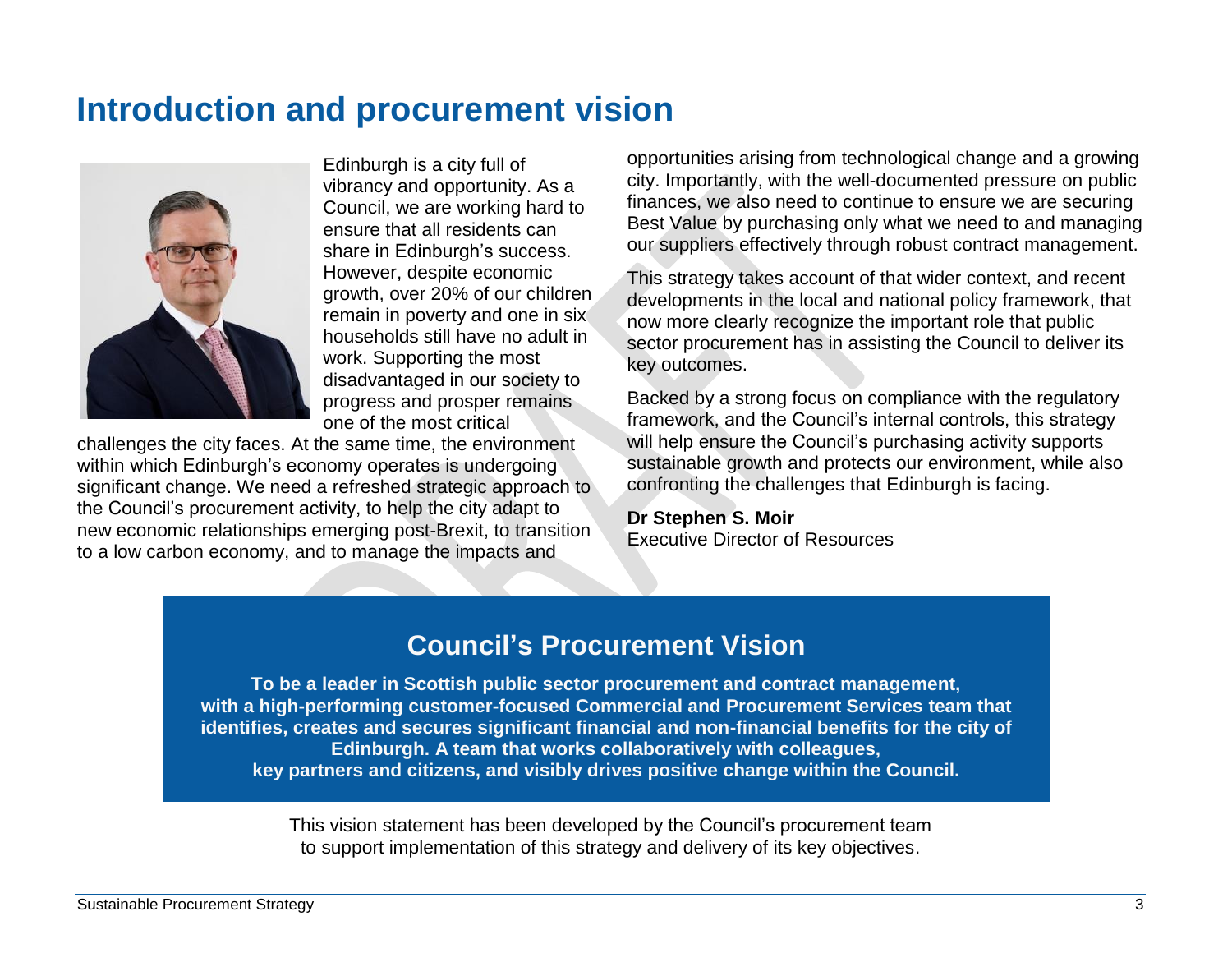# <span id="page-10-0"></span>**Strategy rationale and context**

Recent changes to procurement regulations and statutory duties are now embedded and public sector procurement has a greater role than ever before in supporting delivery of key social, economic and environmental outcomes. The potential impact of Brexit will not bring immediate change to these regulations and duties but may have a bearing on markets we engage with to support Council objectives.

In 2019 the Council launched a new programme of change designed to respond to the opportunities and challenges facing the city, now and in the future. This programme is already transforming the way services are delivered. With a particular focus on tackling poverty, promoting sustainability and improving residents' wellbeing, it is designed to guide all savings and spending decisions the city makes between now and 2023.

The Council currently spends over £600million per annum on goods, services and works and in supporting this programme it is critical that the spending power of the Council is utilised to influence and actively promote positive change.

Key areas of the Economy Strategy – Enabling Good Growth where procurement has potential influence include the Council's commitment to Fair Work practices and low carbon economy and supporting benefits through City Region Deal and other capacity building projects.

The previous strategy was aligned to the Council's Business Plan 2016-2020 and the Commercial Excellence Programme and delivered many improvements and benefits.

These included:

- saving and Best Value outcomes
- improvements in processes and policies
- increased expertise, capacity and effectiveness
- more co-production of services
- sustainability focus
- innovative ways of working.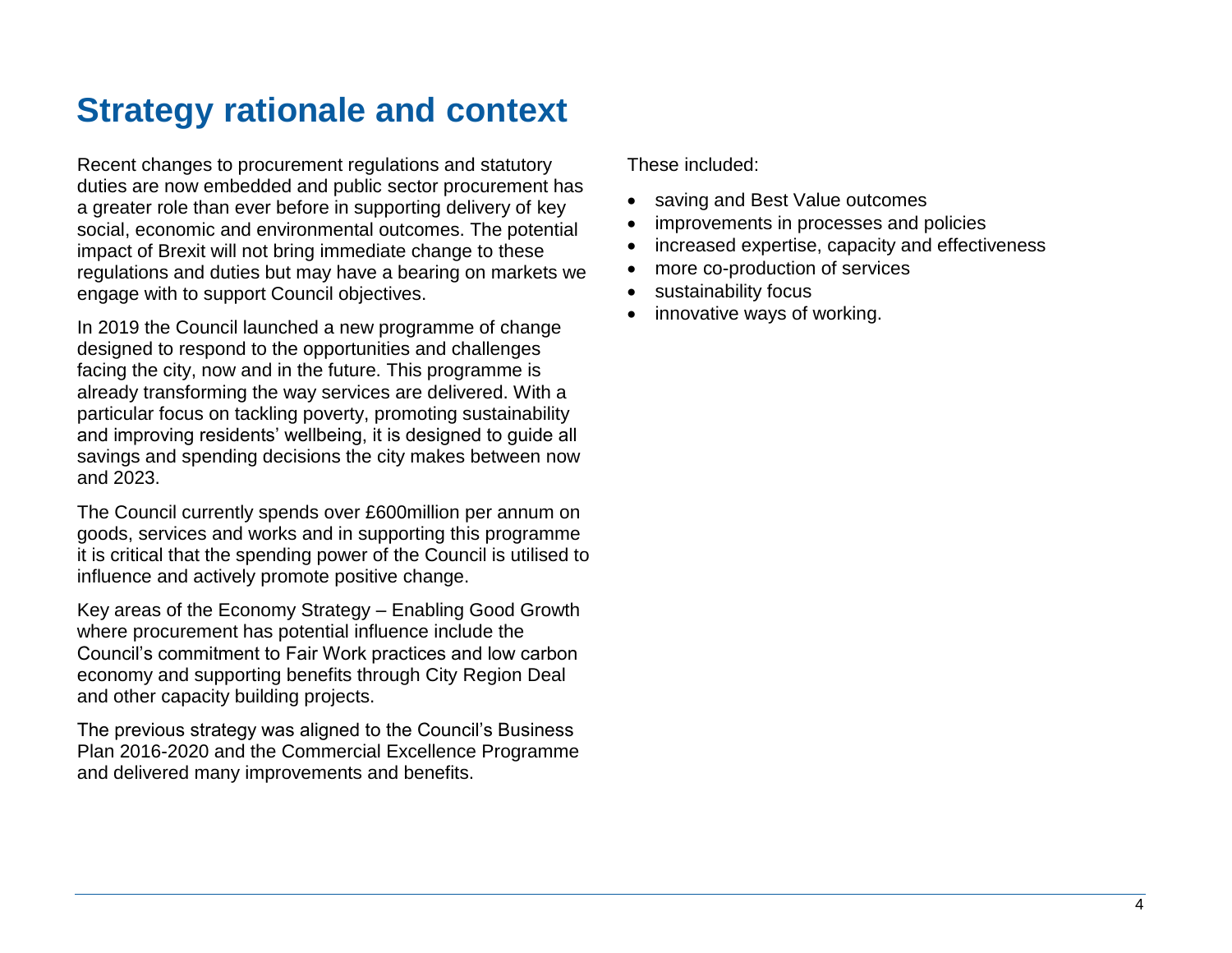

The strategy will also support delivery of the Scottish Government's National Outcomes. In particular, using the Scottish Government's National Performance Framework, this strategy will help drive the following National Outcomes:

- Fair Work and business: We have thriving and innovative businesses with quality jobs and fair work for everyone
- Economy: We have a globally competitive, entrepreneurial, inclusive and sustainable economy

Environment: We value, enjoy, protect and enhance our environment

This new strategy is a natural development of what was achieved under the previous one, reflecting the evolving nature of public sector procurement and the Council's current priorities.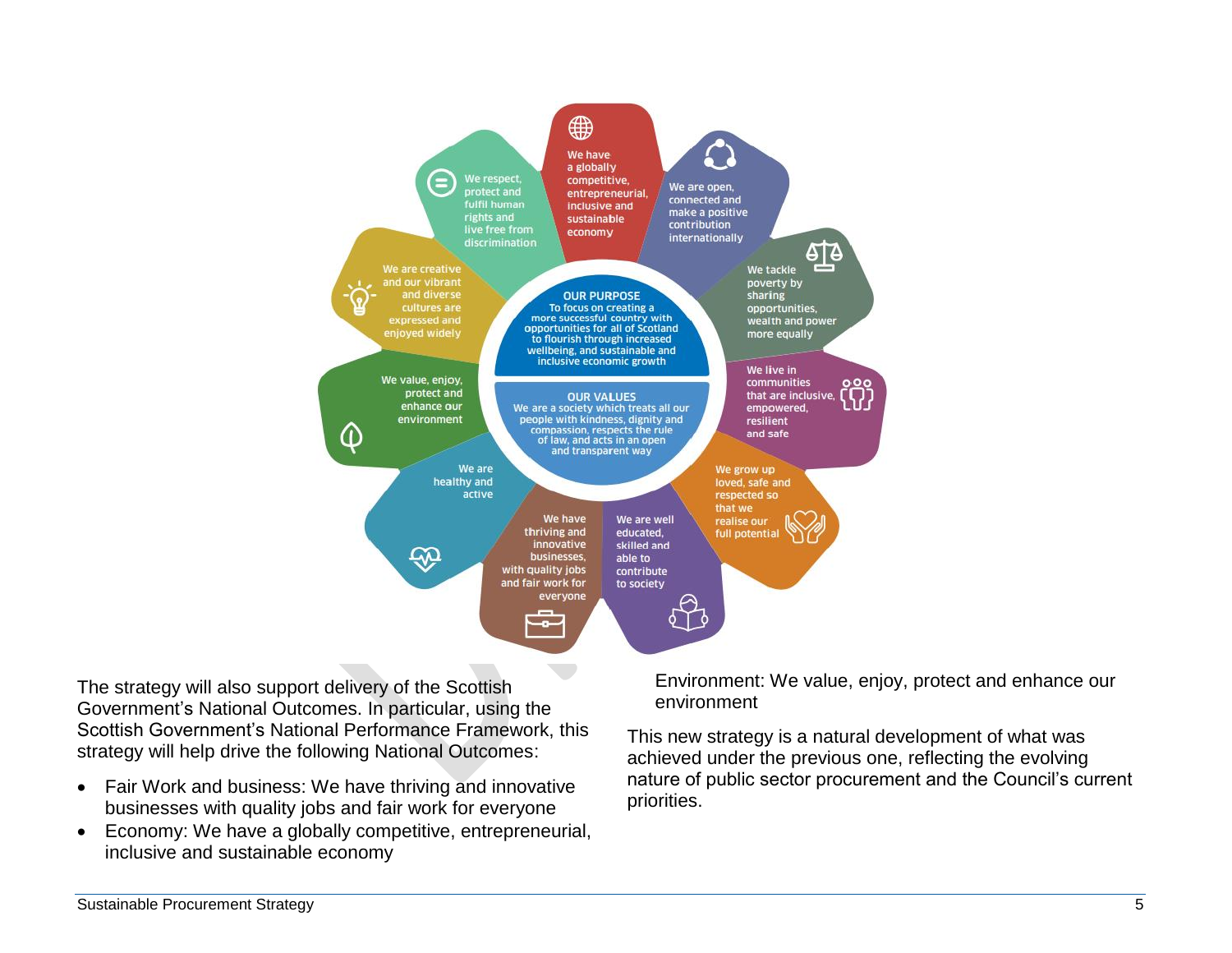# <span id="page-12-0"></span>**Supporting Council objectives**

# **A great city**

With a host of cultural attractions, a lively festival scene, low crime rates, generous green spaces, pre-eminent educational institutions, award-winning bus and tram services and good work life balance, our reputation as one of the best places to live is testament to how much we, as a city, are getting right.

And while we can feel proud of our world-class status and our city's ever-growing popularity, we must also recognise and address the pressure on our core services and on the people who live and work here. We have a responsibility to manage that impact while promoting the jobs and cultural opportunities that tourism provides.

## **Good growth**

We have the strongest city economy in the UK outside London – embracing the jobs of today and the opportunities of tomorrow. Unemployment rates remain low and our jobs market remains diverse and forward-looking.

This success makes our city better, but jobs growth alone has not been sufficient to tackle poverty and deliver sustained improvements in living standards for everyone – which is why promoting innovation and inclusion will remain at the heart of everything we do. And why this council will explore every opportunity to share the benefits of this success more fairly across our communities.

## **… and how to manage it**

Our city's attractiveness contributes to its continued growth: by 2023, there will be 4,000 more children in our schools and our total population will have increased by 23,000 people. These people need somewhere to live; somewhere to call home.

Through one of the most ambitious council-led housebuilding programmes in the UK, we are transforming residents' lives and creating places where people want to live, work and play but challenges remain.

In particular, we need to address the increasing impact of climate change on our city. We are committed to change, which is why we have set a hugely ambitious target for Edinburgh to be carbon neutral by 2030.

We are embracing more active transport solutions, improving access for cyclists and pedestrians, re-imagining our city centre and its purpose, improving connections to the major areas of employment – making a dramatic difference to our residents as our city continues to grow.

# **Tackling poverty**

But there is another side to this city: today, one in five children is growing up in poverty, high housing costs are a challenge for many low and middle-income households and the life expectancy in our wealthiest areas is 21 years higher than in the poorest parts. The life chances of people across Edinburgh are still influenced too much by where they are born and not enough by their talent and ability.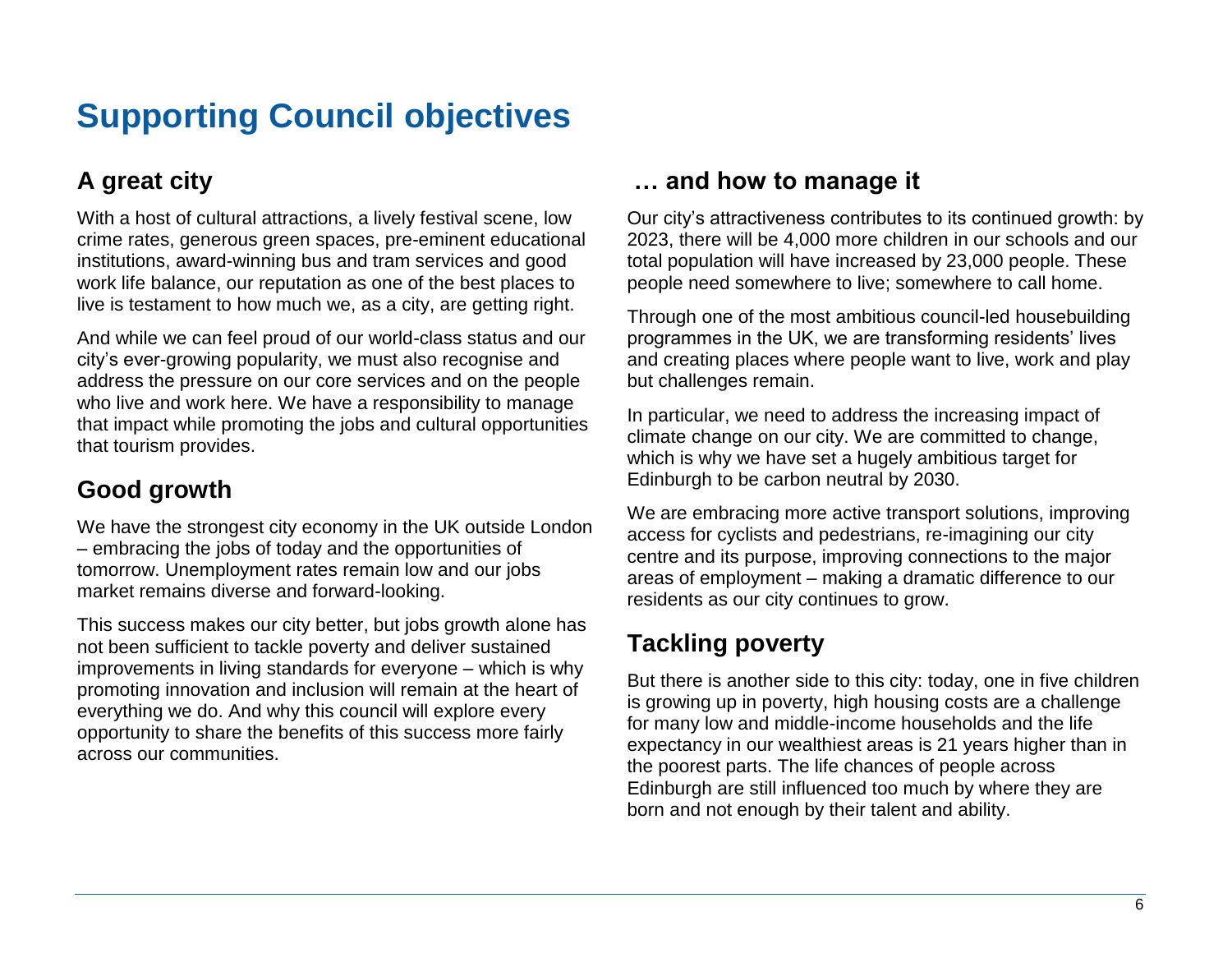We need to grow and promote our economy so that it's fairer in terms of wages, working practices, access to housing, education, training and careers – ensuring that all residents have access to the opportunities being created; the opportunity to succeed and to share in our city's success.

The future of this city must be one where our economic growth is sustainable, inclusive and tackles the poverty which remains an unnecessary blight on our society today.

# **Early intervention and prevention**

We are focusing on improving wellbeing, increasing social inclusion, and helping residents and their families to make informed choices and take greater control of their own lives. By providing the right services at the right time – ensuring that help is coordinated as early as possible – we can help citizens to live healthy, independent lives with a reduced need to rely on services.

Every child is entitled to the best start in life and we're determined to improve attainment and achievement for our young people. Investing in schools, early years centres and first-class teaching and support is key to giving every child the chance to learn and to flourish.

## **A city that works for all**

We provide services that touch everyone's lives, from bin collection to schools and from community centres to care for our elderly and most vulnerable citizens. It is our job to provide these services as effectively as we can while delivering value

for money. In a world of increasing pressures and constraints, this means taking tough choices about the services we provide and how we deliver them.

We are doing this by embracing the opportunities that technology brings; by reshaping the way we deliver services, bringing them together with those of our partners to make it easier to meet local needs; by putting communities and residents at the heart of everything we do and empowering them to play a greater role in the running of their council – and their city.

A city that works for all.

The Council has agreed ambitious goals to deliver a thriving and united city in which all residents can share in its success.

# **Procurement's role in delivering this**

Procurement will support departments across the Council by ensuring the requirements for goods, services and works are procured in a way that supports the Council objectives and maximises the opportunity for effective and efficient successful outcomes that deliver Best Value.

The key priorities that have been identified are those that align with Council aims to tackle poverty through Fair Work, initiatives that grow opportunities and capacity in the city, use community benefit spend to support disadvantaged communities and contribute to the impact of climate change on the city.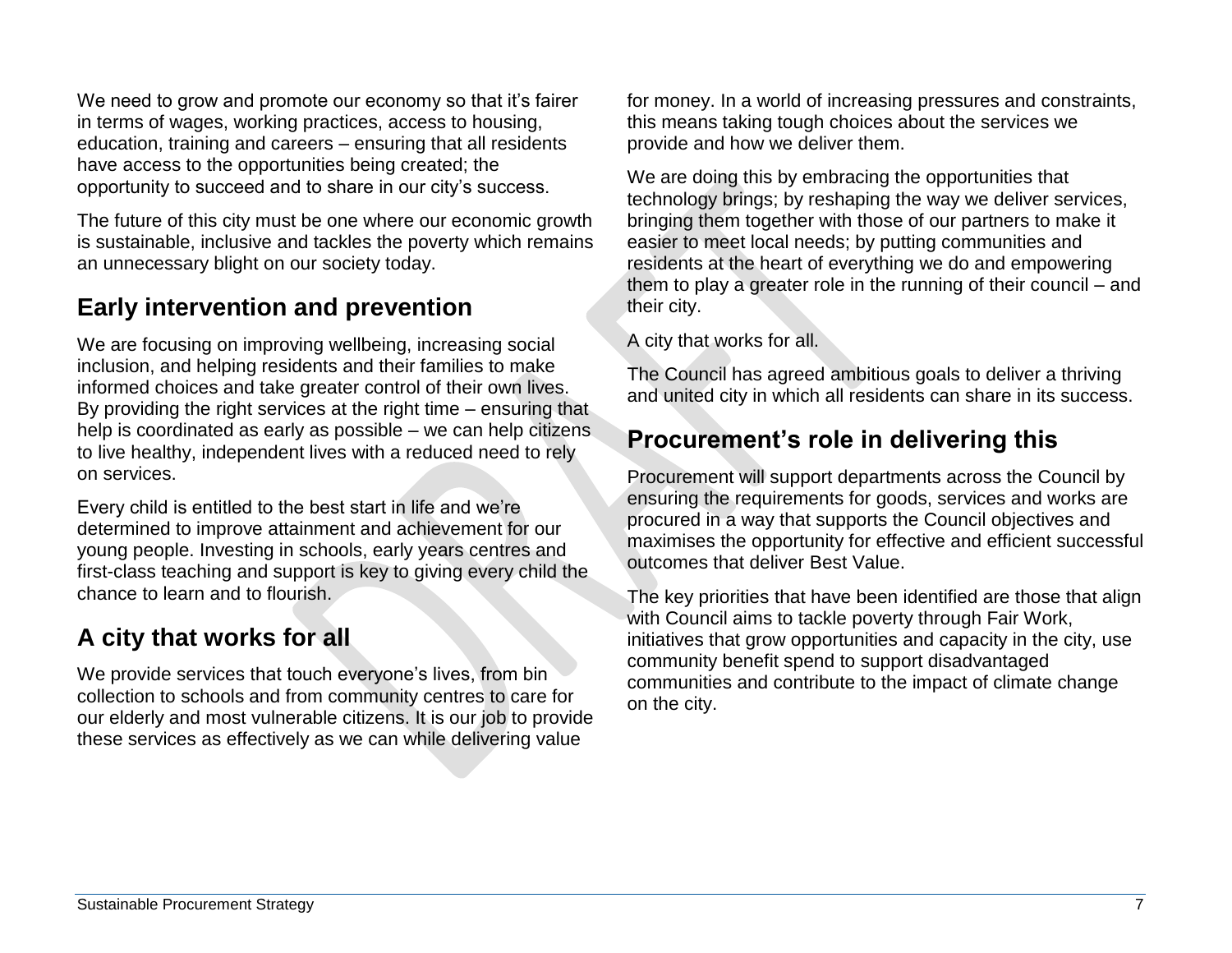# <span id="page-14-0"></span>**Key strategic objectives**

This strategy sets out the Council's key strategic procurement objectives:

- 1 Making procurement spend more accessible to local small businesses and third sector
- 2 Improving Fair Work practices adopted by suppliers
- 3 Increasing community benefits delivered by suppliers
- 4 Contributing to the Council's 2030 carbon-neutral city target
- 5 Deliver savings and Best Value outcomes
- 6 Ensuring legal compliance and robust and transparent governance
- 7 Promoting innovative and best practice solutions

## **1 Making procurement spend more accessible to local small businesses and third sector**

#### **Aim**

• To ensure the procurement team and wider council officers consider how we support the local economy by making proportionate decisions about the market options for local business and third sector organisations to access public spend

#### **We will do this by**

- Increasing engagement, working with key business and third sector to support "meet the buyer" events, workshops and awareness of contract opportunities
- Working with wider Council delivery organisations such as Edinburgh Leisure to support these objectives
- Exploring alternative advertising routes to reach those not registered on Public Contracts Scotland
- Continuing to apply lotting strategies that support small business
- Supporting facilitation of sub-contract opportunities by suppliers
- Exploring the use of speedy payment options for small business
- Considering longer contract advertising periods where consortia opportunities exist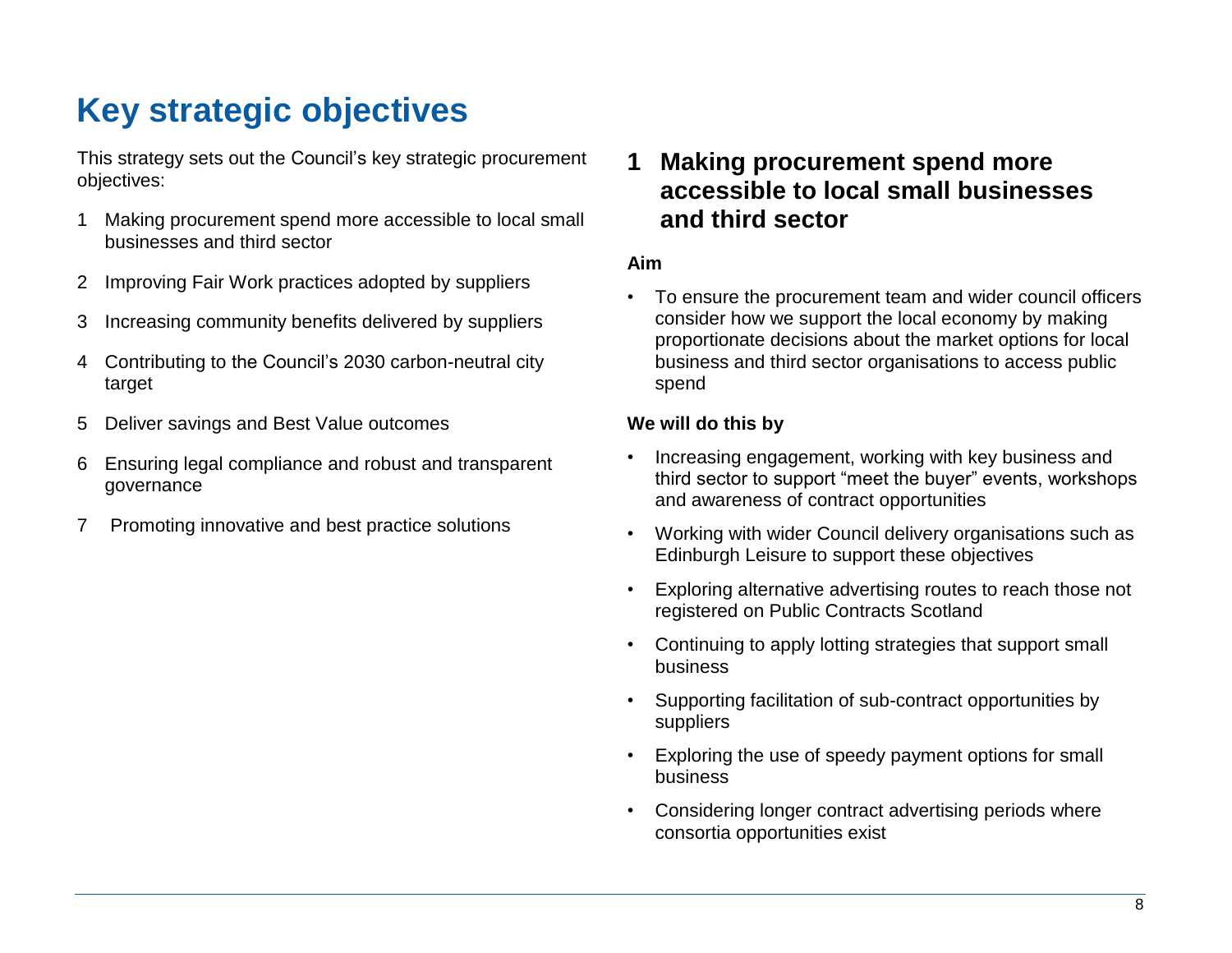### **We will demonstrate delivery by**

• Maintaining and improving the volume of local businesses accessing and being successful in Council procurement opportunities

## **2 Improving Fair Work practices adopted by suppliers**

### **Aim**

• To ensure Fair Work outcomes are promoted internally and externally and procurement is used to influence and increase positive fair work and socially-responsible outcomes which benefit the city by addressing poverty and inequality.

### **We will do this by**

- Improving training and awareness for Council staff and bidding organisations
- Seeking to apply the Fair Work criteria to every tender with a wider focus on ethical practices
- Applying appropriate weightings in the evaluation of tenders
- Delivering Council commitments to modern slavery and construction industry practices
- Adopting new Fair Work First guidance and other tools which support raising awareness and delivery of best practice

### **We will demonstrate delivery by**

• Increasing the number of more socially responsible businesses delivering Council contracts and an increase in supplier living wage accreditation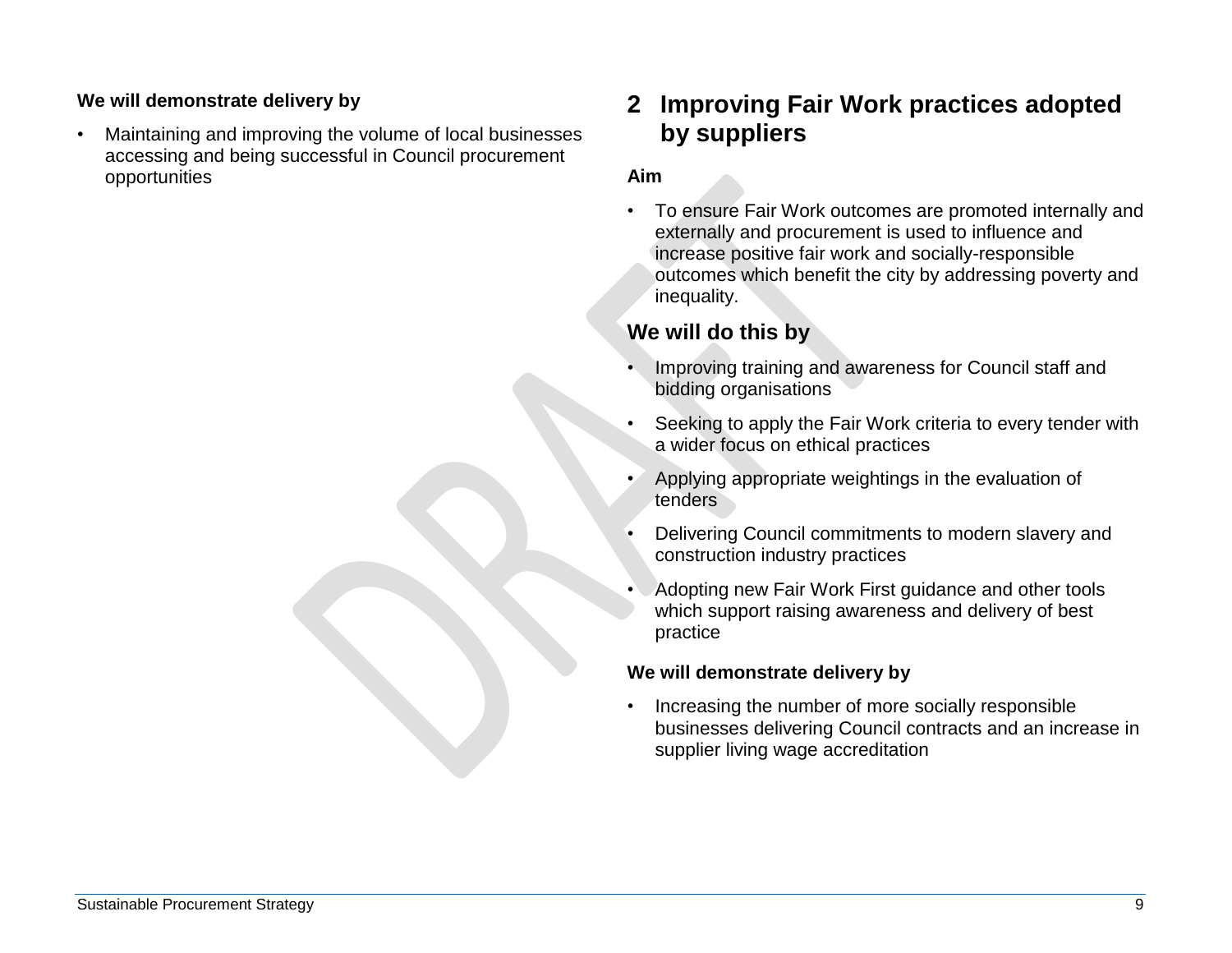### **Aim**

• To build on community benefits delivered to date by increasing the volume and value added to local communities through wider social, economic and environmental outcomes.

### **We will do this by**

- Increasing awareness and education of community benefits through early engagement in tender opportunities
- Working with stakeholders such as City Region Deal partners to ensure consistency in application and priorities
- Tailoring the community benefits being sought to the sector involved and the priorities for the Council with an emphasis on outcomes that can easily be delivered
- Monitoring ratio of spend against community benefits offered to inform the minimum requirement level imposed by the Council
- Reviewing scoring methodologies and applying best practice to achieve added value outcomes for the city

### **We will demonstrate delivery by**

• Increasing the volume and value of community benefits secured through Council contracts

## **4 Contributing to the Council's 2030 carbon-neutral city target**

### **Aim**

• To support the city target we will work with Council officers and external partners to deliver opportunities that help address the climate change challenge and a circular economy agenda.

### **We will do this by**

- Seeking expert support such as from Zero Waste Scotland in educating and awareness raising for Council staff involved in tendering and managing contracts
- Engaging with suppliers and experts to understand carbonreducing actions that can be delivered in different contract sectors and building into specifications
- Increasing whole-life costing approach to evaluation criteria and learn from others through best-practice forums
- Considering potential for reuse, repair and recycling of goods and materials in scoping requirements on a routine basis to prevent waste
- Adopting industry standards to ensure consistency in approach with the market and clear measurement tools understood by all

### **We will demonstrate delivery by**

• Identifying and reporting on procurement contribution to reductions in carbon impact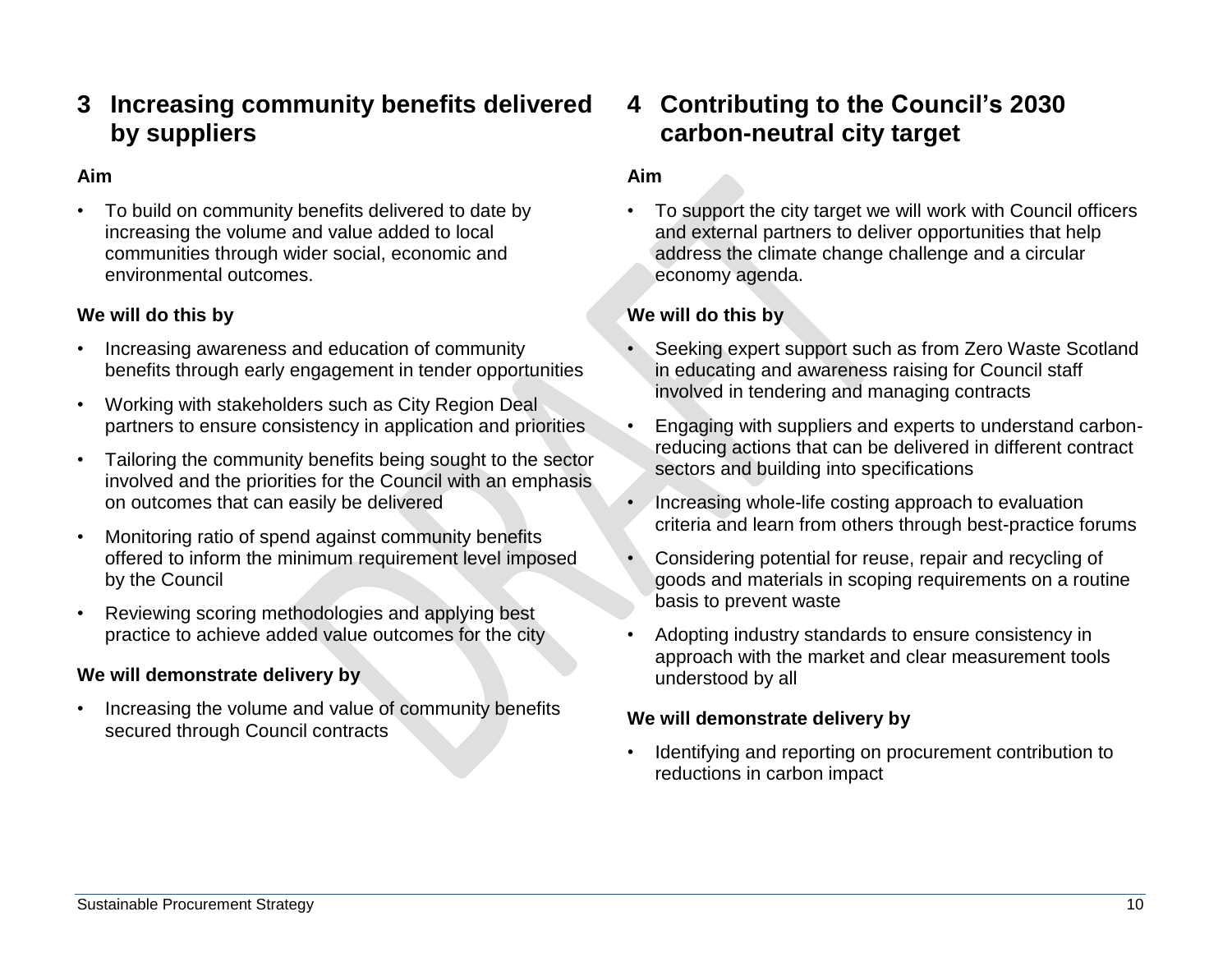## **5 Delivering savings and Best Value outcomes**

### **Aim**

• To support the Council budget savings and improve the value achieved from third party delivery we will work closely with our customers and key stakeholders to improve efficiency and reduce expenditure.

#### **We will do this by**

- Working together to identify opportunities and challenge current models of delivery
- Challenging the demand for goods and services and seeking to rationalise core requirements
- Engaging markets, benchmarking values and collaborating when appropriate with city partners or wider
- Supporting robust contract management actions to ensure contracts deliver to financial and non-financial performance requirements, including contractual commitments around social value and community benefits
- Applying whole life costing models to ensure end-to-end requirements are included
- Working with suppliers to mitigate the risk to the Council's supply chain from the UK leaving the European Union

### **We will demonstrate delivery by**

• Identifying and reporting on procurement contribution to effective and efficient outcomes that achieve savings targets

## **6 Ensuring legal compliance and robust and transparent governance**

#### **Aim**

• To ensure all procurement staff and Council officers involved in procurement processes have full awareness of the impact of the regulations and contract standing orders which apply to procurement activity.

### **We will do this by**

- Training officers in the procedures and policies which must be considered to ensure compliance requirements are met
- Providing regular updates for specialist staff on changes to regulations, case law, statutory guidance, policy and social value outcomes
- Reviewing standard documentation to reflect regulatory changes and best practice
- Reviewing and improving controls within the procurement remit to ensure compliance with purchase systems and procedures, including the Contract Standing Orders
- Ensuring regular reporting of procurement activity and compliance to committee

### **We will demonstrate delivery by**

• Submitting the annual procurement report to committee each year, submitting regular reports to committee on contract awards and giving confidence internally and externally that regulations are complied with and mitigate the scope for procurement challenge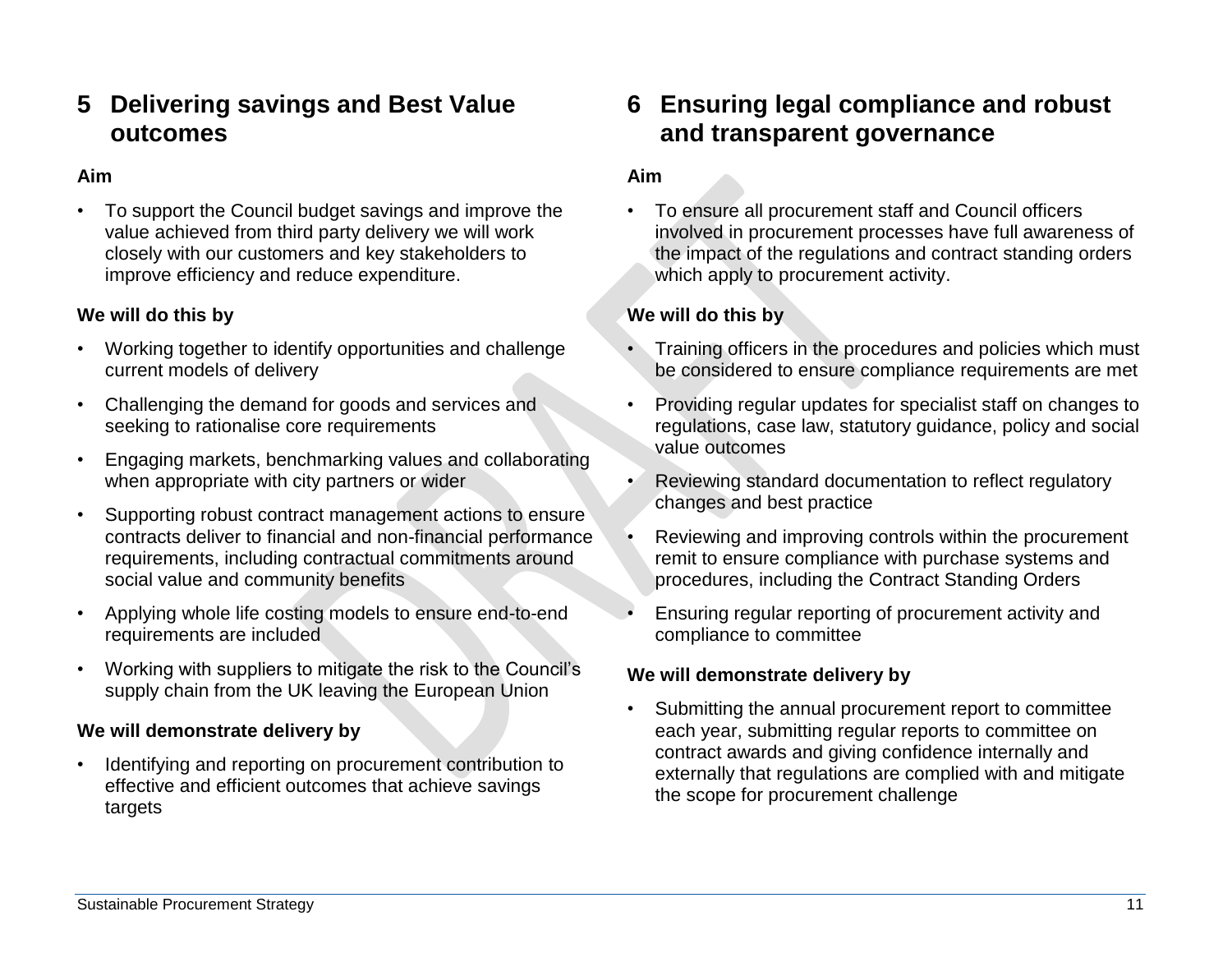## **7 Promoting innovative and best practice solutions**

### **Aim**

• To seek opportunities for innovative solutions for products, services or works required by the Council and challenge the market to offer improved solutions.

### **We will do this by**

- Engaging with clients at early stages of identification of need and scoping
- Seeking relevant examples of market innovations and sharing models and best practice
- Allowing the opportunity for variant bids where there is potential technological and market advancement
- Challenging the status quo

#### **We will demonstrate delivery by**

• Identifying and reporting on procurement contribution to new ways of delivering improved services and products that demonstrate improved value for the Council and citizens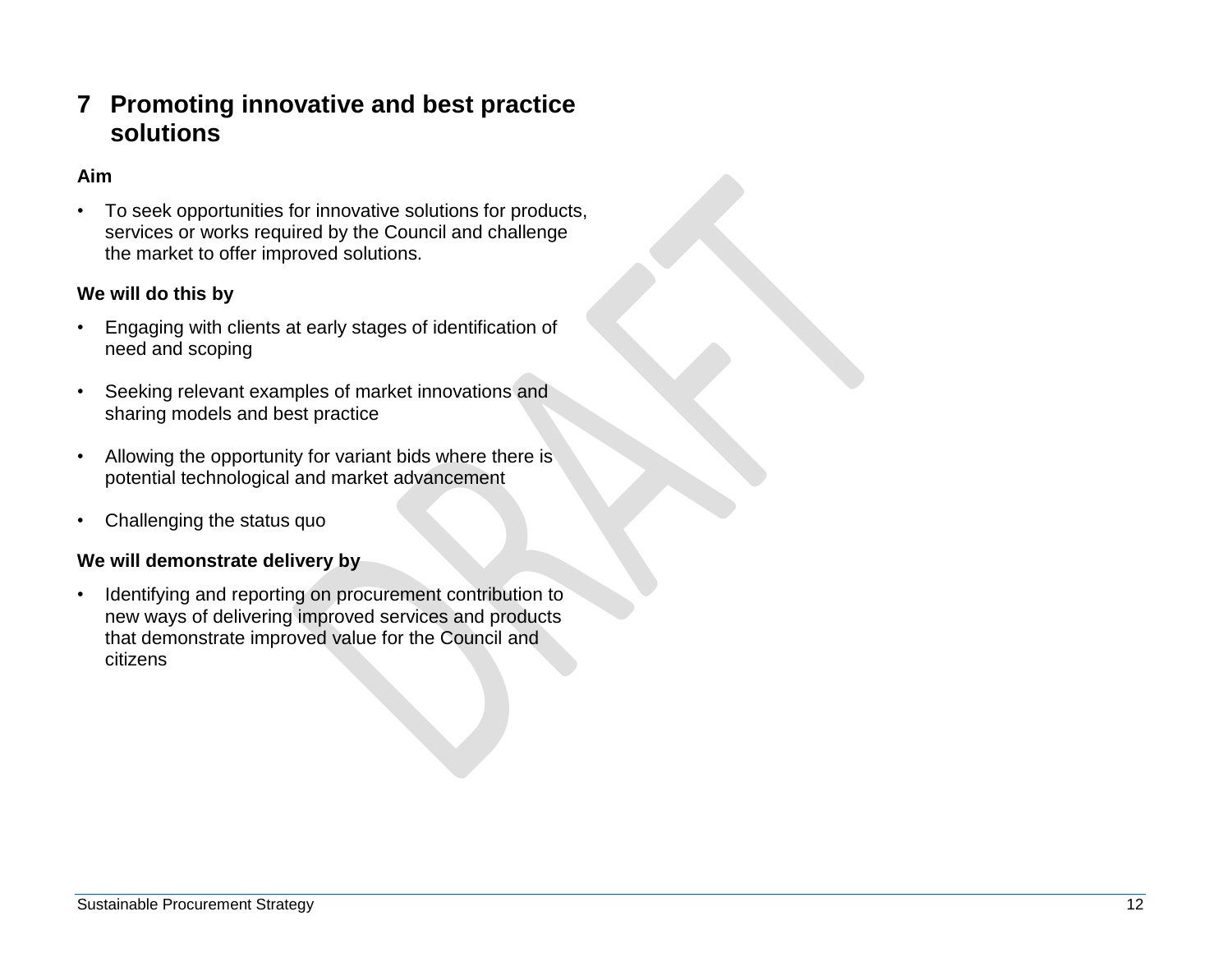# <span id="page-19-0"></span>**Council spend profile**

In 2018/19 the Council's spend with third parties was approximately £635 million. The first pie chart on this page shows the spend for each Council Directorate in 2018/19. The highest Directorate spend was in the Place Directorate (with £205.1m) followed by the Resources Directorate (with £171m) and then the Communities & Families Directorate (with £137.7m).

The second pie chart on this page shows the total Council spend broken down by category. The highest category of spend was learning and care (with £173.4m), the second highest category was construction and trades (with £170.4m) and the third highest was Indirect, IT and supplies (with £120.8m).

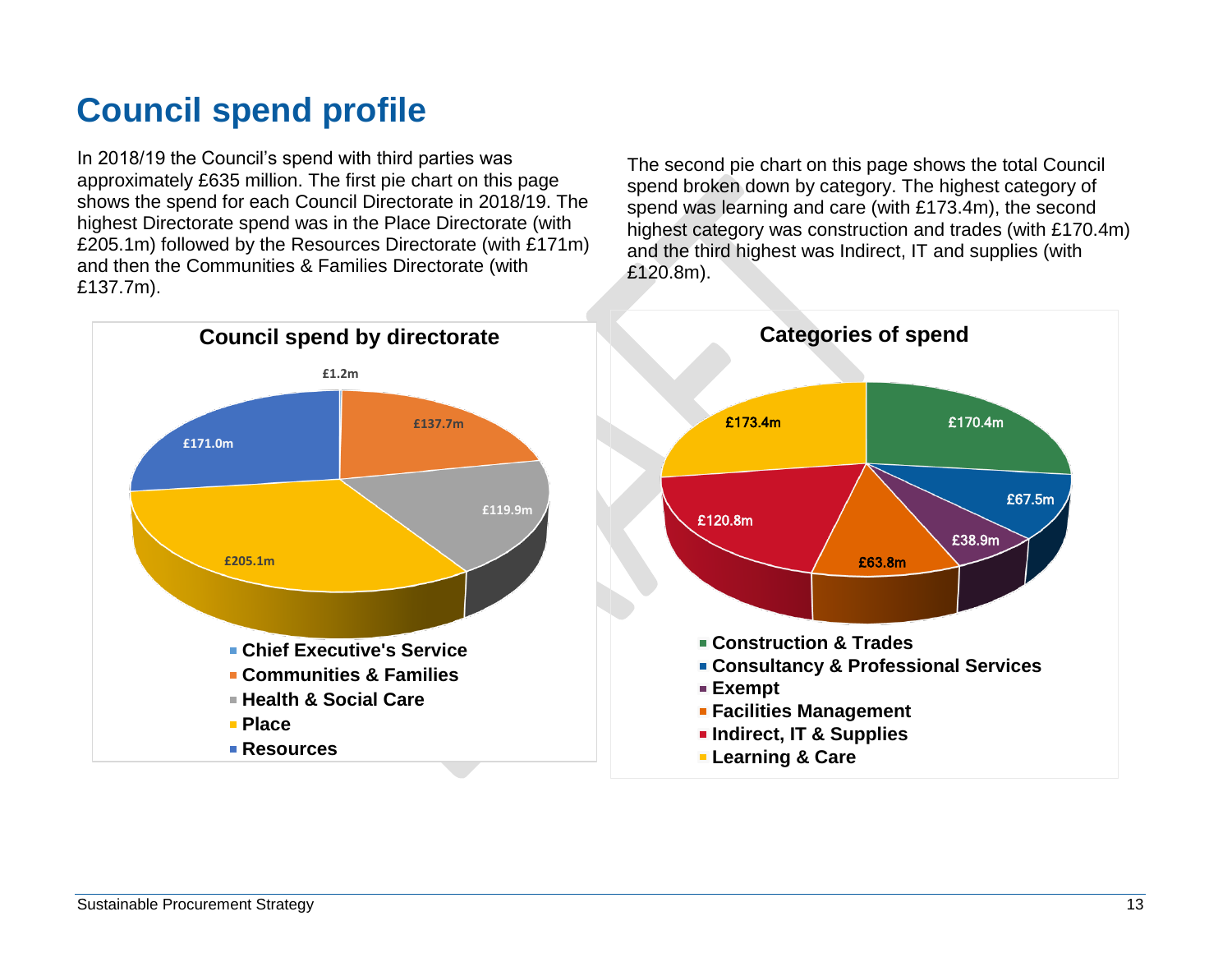# <span id="page-20-0"></span>**Monitoring, reviewing and reporting**

The strategy will be reviewed annually and reported to the Finance and Resources Committee.

The strategy has been the subject of public consultation and developed in consultation with key stakeholders, including the Federation of Small Businesses, Edinburgh Voluntary Organisations Council, Edinburgh Social Enterprise, Council officers and Council suppliers.

The Council will publish an annual procurement report on its procurement activities following the end of each financial year and submit the report to Scottish Government by the end of August. The report will include:

- a summary of the regulated procurements completed during the year
- a review of compliance with the strategic procurement objectives
- details where compliance was not achieved and actions to address that
- the community benefits imposed and fulfilled and

• a summary of the regulated procurements expected to commence in the next two financial years.

Performance in delivering the strategic objectives set out in this strategy will be monitored using an action plan (Appendix 3). The action plan will inform the Annual Report which will be reported to the Corporate Leadership Team (CLT) and Finance and Resources Committee

In addition:

- a six-monthly report on contracts awarded under delegated authority and the contract standing orders will be reported to Finance and Resources Committee
- regular monitoring of procurement activities will be reported on dashboard reports to the relevant Executive Directors and their management teams
- delivery of this strategy will be regularly reviewed by the Chief Procurement Officer.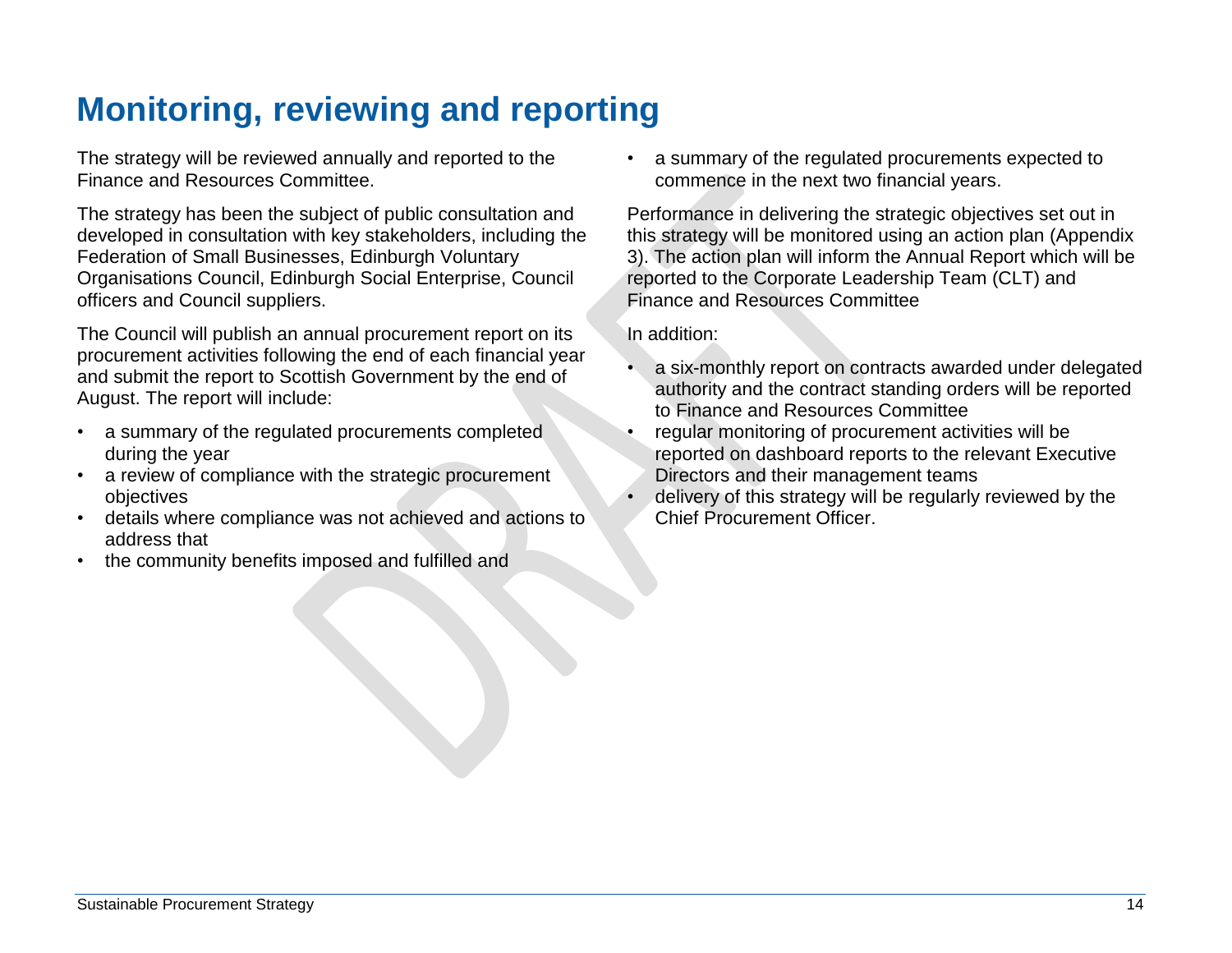# <span id="page-21-0"></span>**Supplier support**

The Council website 'Business' page provides information and further links to support for those interested in doing business with the Council.

The website contains key information including:

- Links to Public Contracts Scotland, the main portal used to advertise contract opportunities
- Details of key organisations the Council collaborates with on framework agreement opportunities including Scotland Excel and Scottish Procurement
- The Council contract register which provides details of 'live' contracts along with the dates these are due to end providing insight to future tenderers
- Details of the regulations that govern procurement activity
- Details about the Council payment terms and how to submit a valid invoice
- Details about the standard terms and conditions of contract
- The Council's Contract Standing Orders.

Wider support to those new to tendering for public contracts is available including:

- Business Gateway Edinburgh [Business Gateway](https://www.bgateway.com/)
- Supplier Development Programme [Supplier Development](https://www.sdpscotland.co.uk/)  [Programme](https://www.sdpscotland.co.uk/)
- The Scottish Government's [Supplier](https://www.supplierjourney.scot/) Journey Supplier [Journey.](https://www.supplierjourney.scot/)

The Council supports annual 'Meet the Buyer' events and will look to accommodate more local events which target support aligned to key priorities.

Future engagement will include opportunities for suppliers to feedback to the Council on an ad-hoc basis through dedicated supplier email account, in addition to the regular market engagement for specific projects and organised events.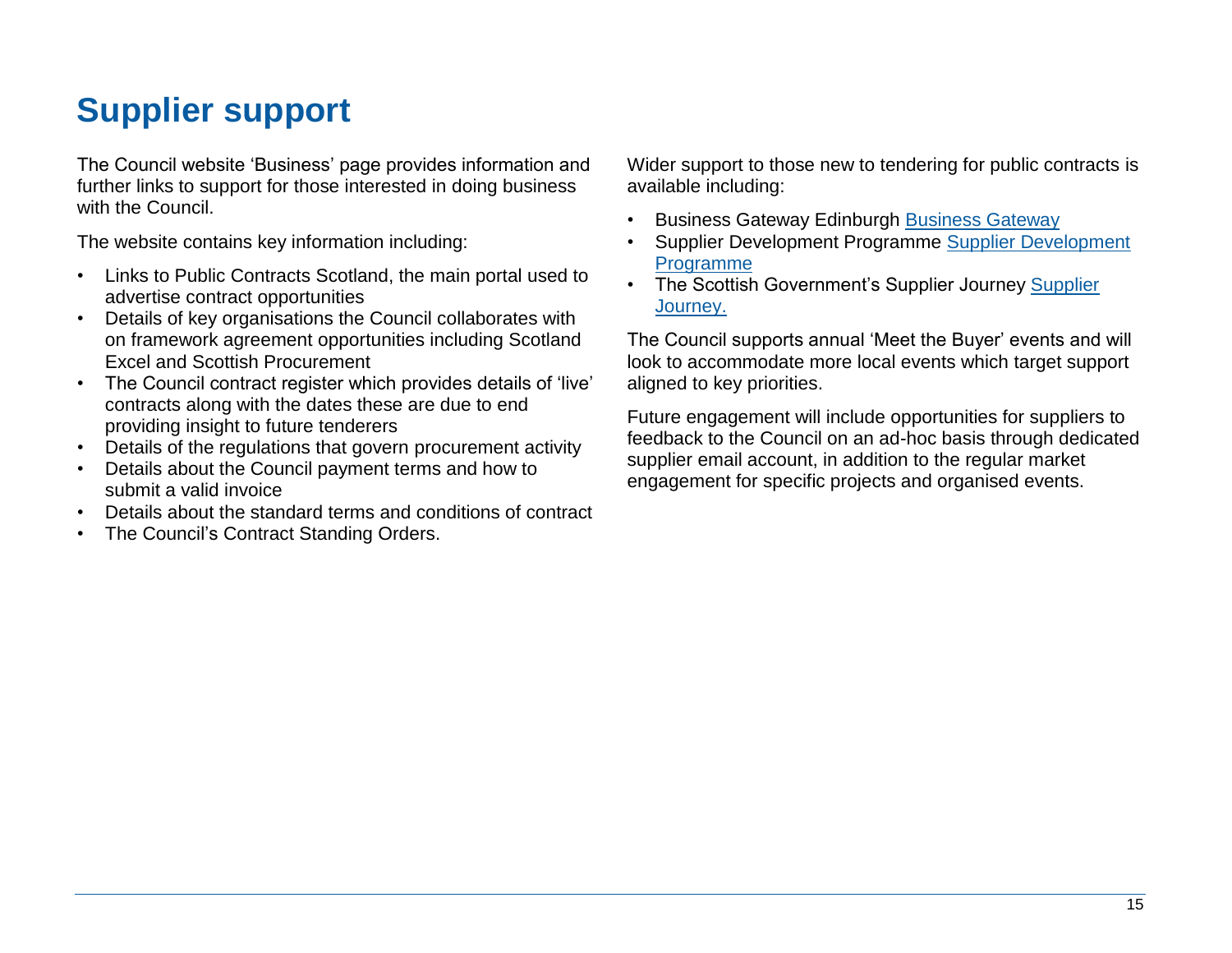# <span id="page-22-0"></span>**Capacity and skills**

To deliver the Council strategy the capacity and skills of procurement professionals and other officers will continue to be managed through:

- providing opportunities for modern apprentices and trainees to develop the skills needed
- supporting continuing professional development of experience individuals to ensure knowledge is up to date and aligned to developments in the sector
- engaging with other local authorities, public sector organisations and other relevant organisations to support knowledge transfer
- providing mentoring, coaching and work shadow opportunities
- developing and delivering in-house workshops, training and guidance to support commercial awareness and legislative knowledge
- continuing to assess procurement standards using the PCIP model and other self-assessment tools such as CIPFA benchmarking to ensure continuous improvement
- providing training and support in use of tendering applications such as Public Contracts Scotland and PCS-t (electronic tender, evaluation and contract management system)
- providing training and support around contract management.

The sustainability and Fair Work practice tools and guidance published by Scottish Government are currently being refreshed.

The Commercial and Procurement Service will attend workshops and briefings on the new tools and guidance and provide support to colleagues across the Council on the application of these to ensure best practice is achieved through procurement activity, with the Council's continuing to drive forward these important enablers.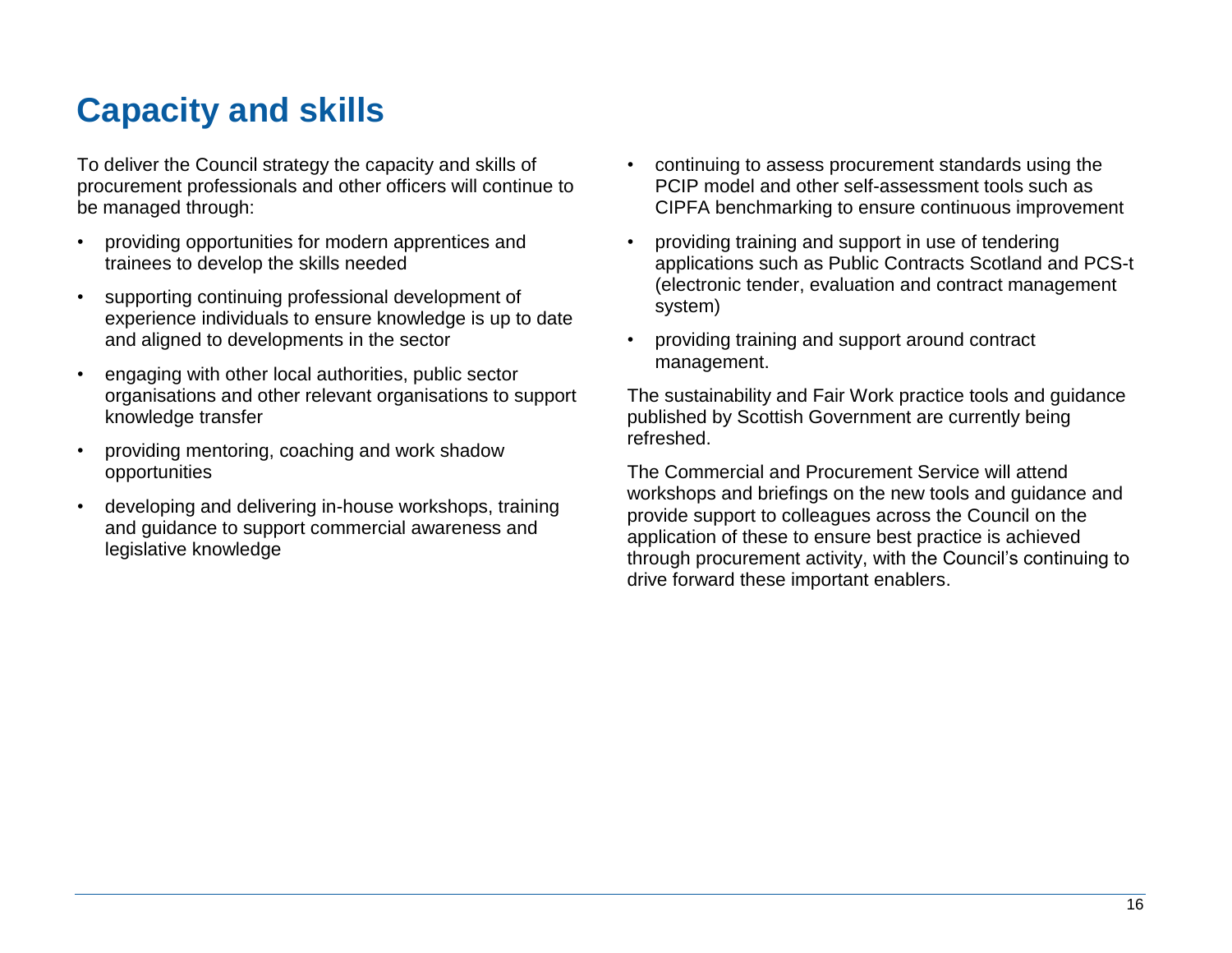# <span id="page-23-0"></span>**Ownership and contact details**



**Iain Strachan Chief Procurement Officer, Resources Directorate**

The City of Edinburgh Council Waverley Court, Business Centre 2.6 4 East Market Street, Edinburgh EH8 8BG Tel: 0131 529 4930 E-mail: iain.strachan@edinburgh.gov.uk [www.edinburgh.gov.uk](http://www.edinburgh.gov.uk/)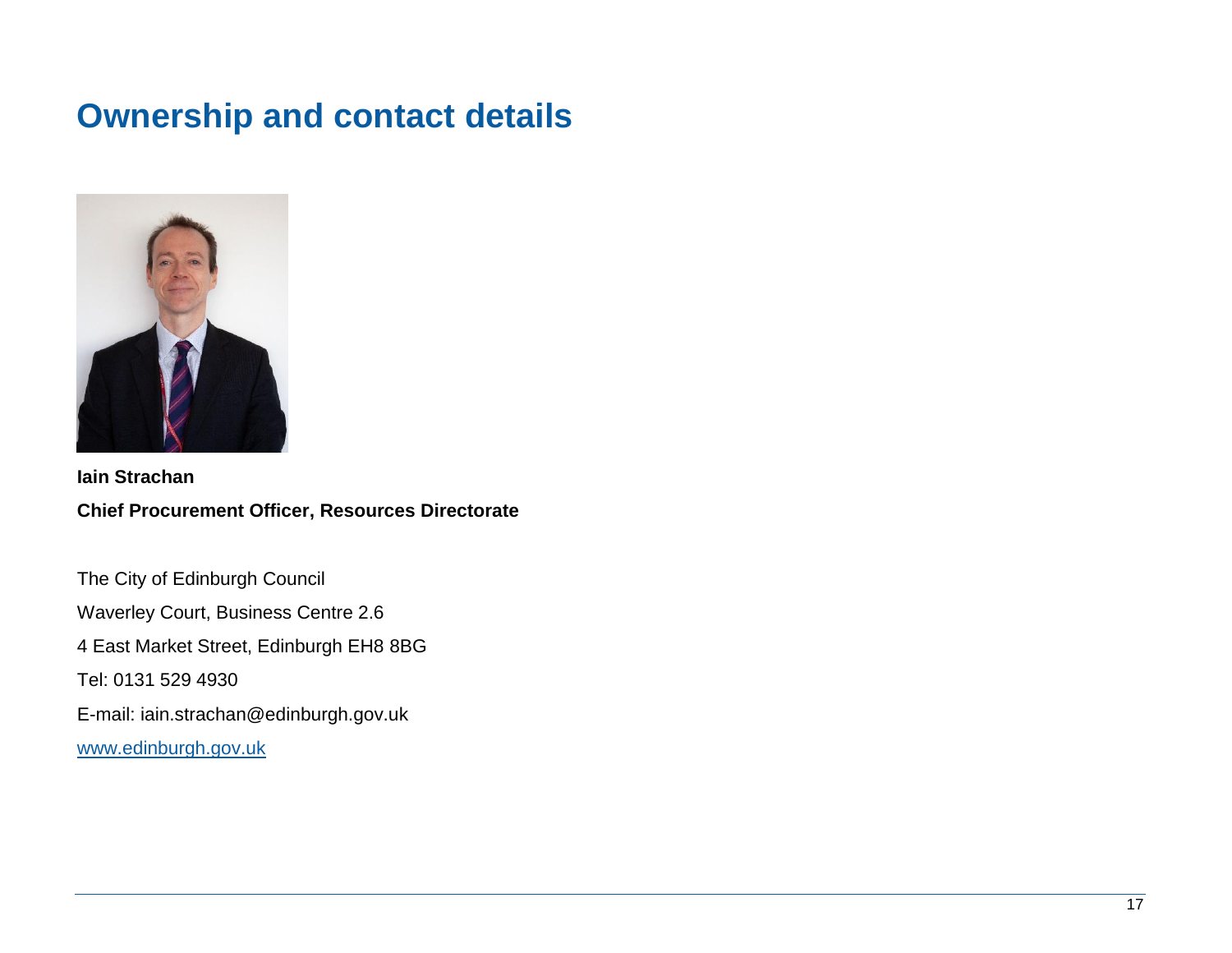# <span id="page-24-0"></span>**Appendix 1 – Additional influencing factors**

# **Legal framework**

Public procurement activity in Scotland is governed by a legislative framework which includes:

- European treaties and directives
- Procurement Reform (Scotland) Act 2014
- Public Contracts (Scotland) Regulations 2015
- The Procurement (Scotland) Regulations 2016
- Utilities Contracts (Scotland) Regulations 2016
- Concessions Contracts (Scotland) Regulations 2016
- Case law.

## **Procurement and Commercial Improvement Programme**

The Council's procurement function is subject to regular audit by Scotland Excel on behalf of Scottish Government and endorsed by Audit Scotland. The Procurement and Commercial Improvement (PCIP) assessment reviews the strength of policies and procedures driving procurement performance in:

- leadership and governance
- development and tender
- contract
- key purchasing processes.

The Council is in the highest PCIP performance band and above the local authority average in 2019. Our procedures are designed around this programme which identifies best practice in the sector.

The Council will continue to engage with this programme and its future iterations.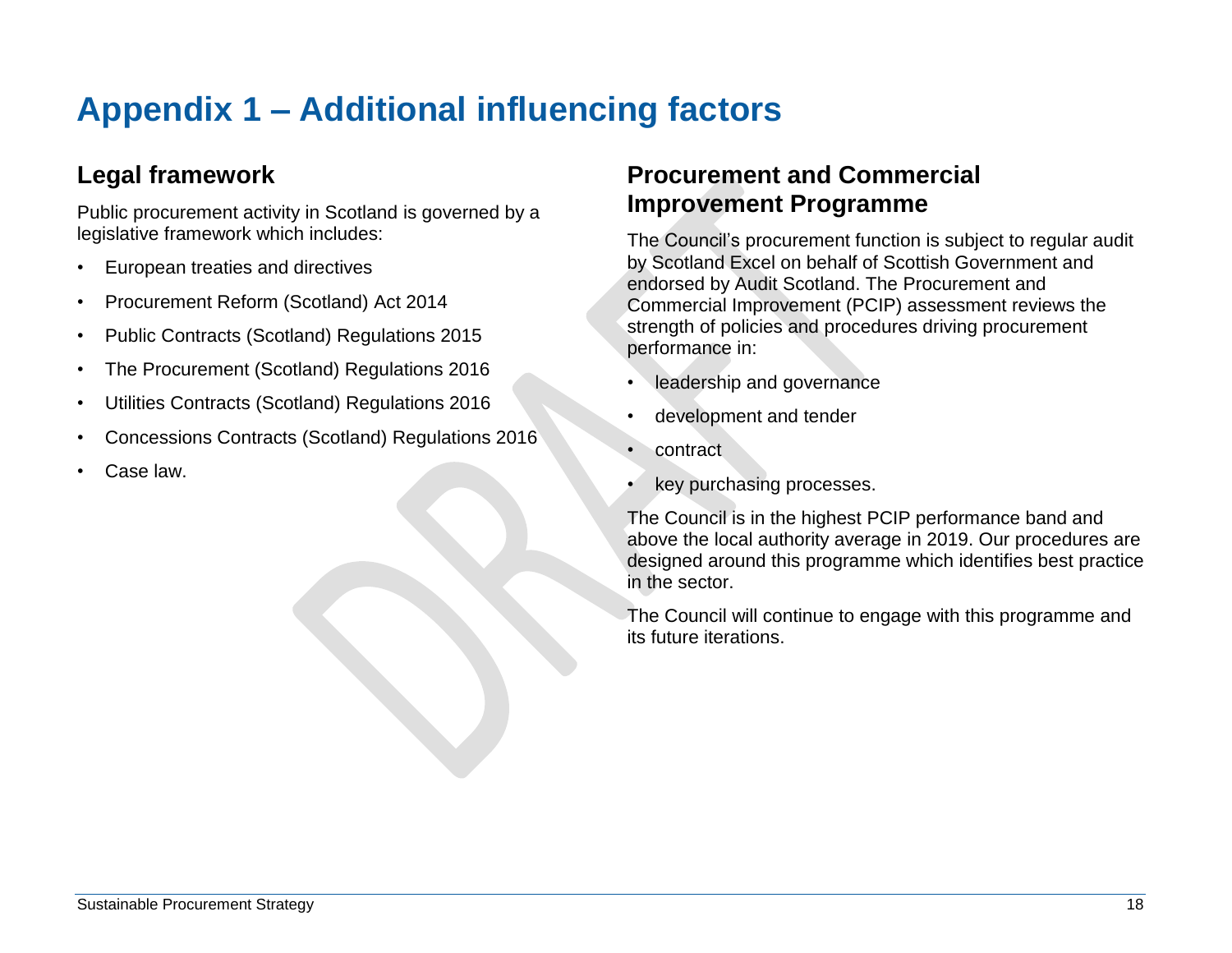# <span id="page-25-0"></span>**Appendix 2 – Mandatory requirements of the Procurement Reform (Scotland) Act 2014 and Statutory Guidance Obligations**

The Act specifies that the Council's procurement strategy must include certain minimum requirements as to how the Council intends to ensure that its procurement activity will achieve particular outcomes.

| <b>Requirements</b>                                                                           | <b>Council response</b>                                                                                                                                                                                                                                                                                                                                    |
|-----------------------------------------------------------------------------------------------|------------------------------------------------------------------------------------------------------------------------------------------------------------------------------------------------------------------------------------------------------------------------------------------------------------------------------------------------------------|
| Procurements will contribute to the Council<br>carrying out its functions and the achievement | • Consultation was undertaken with lead officers in the Council to ensure the strategy was<br>aligned to Council priorities and national outcomes and supports Council objectives                                                                                                                                                                          |
| of its purposes                                                                               | • Discussions and input from key stakeholders including Federation of Small Businesses, Social<br>Enterprise Edinburgh, Edinburgh Poverty Commission. EVOC, Council suppliers and pubic<br>consultation via the Council website resulted in high support for the key priorities which align to<br>the economy and carbon-neutral strategies of the Council |
|                                                                                               | Effective consultation will continue to deliver the strategy and will also take place during<br>procurement exercises to ensure priorities and Council outcomes continue to be delivered                                                                                                                                                                   |
|                                                                                               | • The delivery of regulated procurements against the strategy will be monitored to support<br>achievement of the outcomes                                                                                                                                                                                                                                  |
| Procurements will deliver value for money                                                     | • Delivering savings and Best Value outcomes is one of the strategic objectives of the Council,<br>further information being given earlier in key strategic objective 5                                                                                                                                                                                    |
|                                                                                               | • Value for money will be delivered by ensuring the best balance of cost, quality and sustainability<br>is applied to each procurement                                                                                                                                                                                                                     |
|                                                                                               | • Whole life costing will be a key consideration on procurements                                                                                                                                                                                                                                                                                           |
|                                                                                               | <b>Early engagement on market insights, innovations and benchmarking will inform purchasing</b><br>strategies                                                                                                                                                                                                                                              |
|                                                                                               | • Proportionate application of regulations will ensure relevant markets are engaged, including<br>SME, third sector and supported businesses                                                                                                                                                                                                               |
|                                                                                               | In determining purchasing strategies there will be challenge of demand and identification of<br>benefits and opportunities, including income generation                                                                                                                                                                                                    |
|                                                                                               | - Application of a robust contract management framework and guidance suite will deliver best<br>practice approach to managing contract performance                                                                                                                                                                                                         |
|                                                                                               | Added value will be delivered from community benefits                                                                                                                                                                                                                                                                                                      |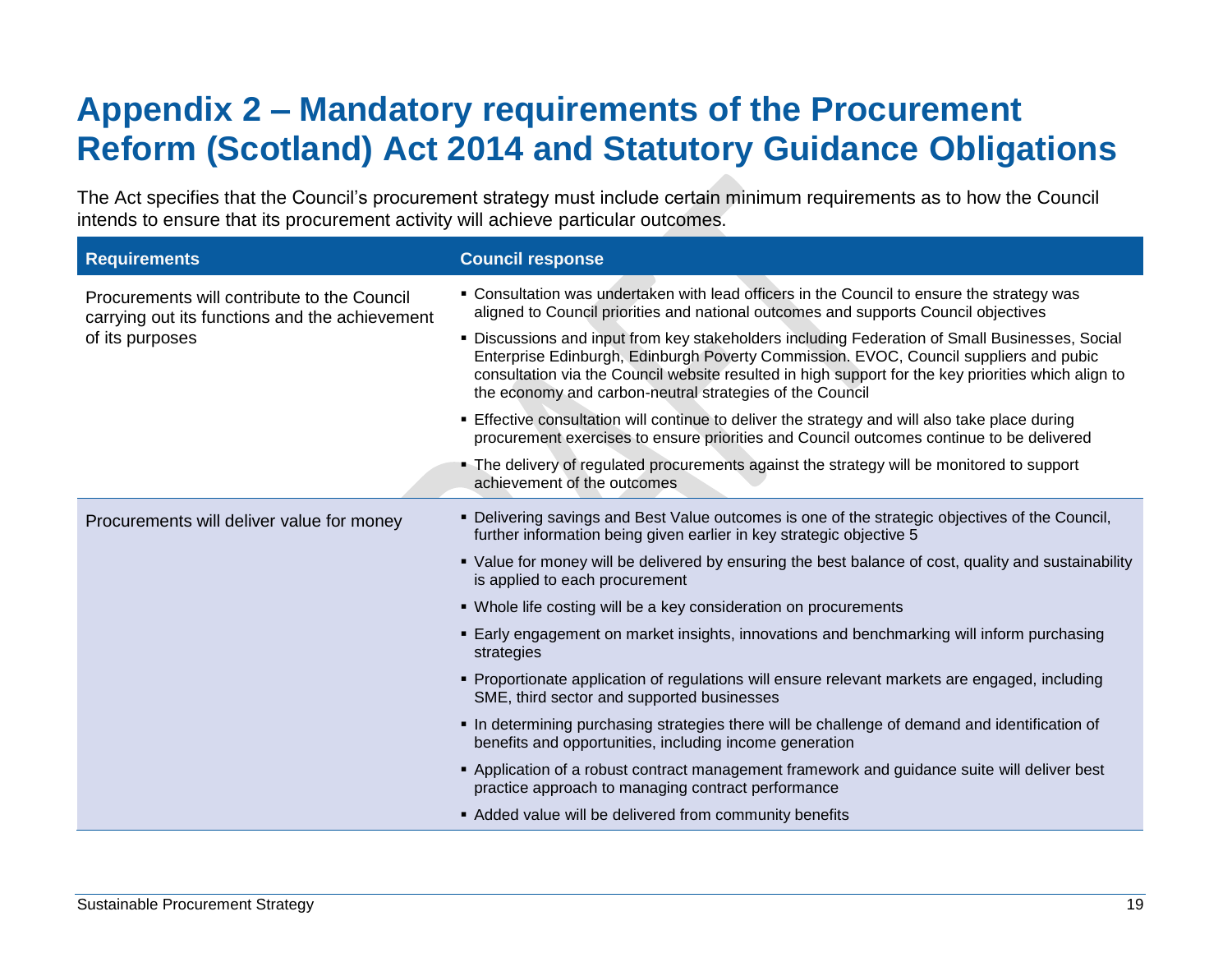| <b>Requirements</b>                                                                         | <b>Council response</b>                                                                                                                                                                                                                                                                                                                                                   |
|---------------------------------------------------------------------------------------------|---------------------------------------------------------------------------------------------------------------------------------------------------------------------------------------------------------------------------------------------------------------------------------------------------------------------------------------------------------------------------|
| Procurements will treat relevant economic<br>operators equally and without discrimination   | • Ensuring legal compliance is one of the strategic objectives of the Council, further information<br>being given earlier in key strategic objective 6                                                                                                                                                                                                                    |
|                                                                                             | • Procurement activity will be delivered in accordance with the Council Contract Standing Orders<br>which embed the key principles of relevant procurement legislation                                                                                                                                                                                                    |
|                                                                                             | . There will be engagement with economic operators who require extra support with bidding,<br>building partnerships or consortia with support offered by Business Gateway, Supplier<br>Development Programme, Social Enterprise Edinburgh, EVOC, Partnership for Procurement<br>(P4P), British Association for Supported Employment (BASE) and other appropriate agencies |
| Procurements will be conducted in a<br>transparent and proportionate manner                 | <b>Ensuring legal compliance is one of the strategic objectives of the Council, further information</b><br>being given earlier in key strategic objective 6                                                                                                                                                                                                               |
|                                                                                             | • Procurement activity will be delivered in accordance with the Council Contract Standing Orders<br>which embed the key principles of relevant procurement legislation                                                                                                                                                                                                    |
|                                                                                             | • There will be work with sectors who identify barriers to participation in Council procurements to<br>ensure proportionate approaches are applied in line with the key objectives to support SME,<br>social enterprise, voluntary sector and supported businesses                                                                                                        |
|                                                                                             | • There will continue to be regular reporting to committee and publishing of contract opportunities<br>and required information                                                                                                                                                                                                                                           |
|                                                                                             | • There will be the exploration of additional advertising opportunities to engage organisations<br>more widely                                                                                                                                                                                                                                                            |
| Procurements will comply with the Council's<br>sustainable procurement duty                 | This is met by a number of the strategic objectives of the Council, further information being<br>given earlier in key strategic objectives 1, 2, 3, 4 and 6                                                                                                                                                                                                               |
|                                                                                             | • There will be engagement with the Scottish Government and the application of new<br>sustainability tools to support prioritisation and identification of opportunities for environment,<br>social and economic outcomes                                                                                                                                                 |
|                                                                                             | Implementation of the strategic objectives in the strategy will deliver on key priorities which<br>include Fair Work practices, positive local economic impact, increased community benefits and<br>support to the climate change ambitions of the Council                                                                                                                |
|                                                                                             | • There will be improved monitoring, measurement and reporting on climate change and circular<br>economy outcomes which procurement processes will enable Council service areas to achieve                                                                                                                                                                                |
| A statement on the Council's general policy on<br>the use of community benefit requirements | • Increasing community benefits is one of the strategic objectives of the Council, further<br>information being given earlier in key strategic objective 3.                                                                                                                                                                                                               |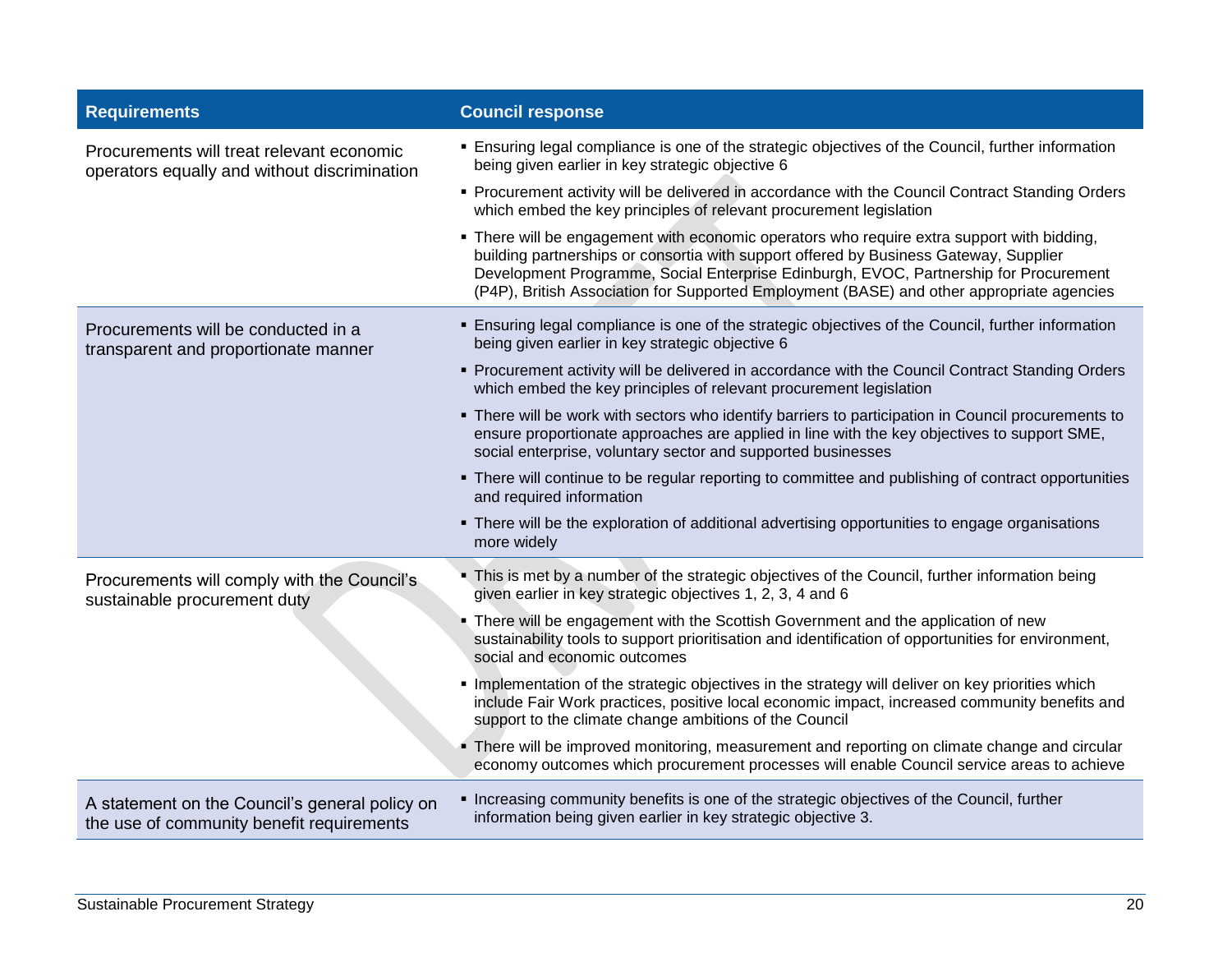| <b>Requirements</b>                                                                                                                              | <b>Council response</b>                                                                                                                                                                                                                                                                                      |
|--------------------------------------------------------------------------------------------------------------------------------------------------|--------------------------------------------------------------------------------------------------------------------------------------------------------------------------------------------------------------------------------------------------------------------------------------------------------------|
|                                                                                                                                                  | . The Council will increase the volume and value of community benefits secured and delivered by<br>Council suppliers, further information being given earlier in key strategic objective 3                                                                                                                   |
|                                                                                                                                                  | • There will be improved monitoring and reporting using Cenefits software solution                                                                                                                                                                                                                           |
|                                                                                                                                                  | • There will be guidance and engagement on proportionate opportunities to support local<br>communities and other target groups                                                                                                                                                                               |
| A statement on the Council's general policy on<br>consulting and engaging those affected by its<br>procurements                                  | • The Council has embedded co-production in its procurements using different approaches that<br>align with the requirements and impact of change where appropriate. This is included in the<br>Contract Standing Orders and will continue in the new strategy                                                |
|                                                                                                                                                  | • To ensure effectiveness, reviews will take place to identify what is working well and what can be<br>improved to ensure communities, users of Council services and interest groups are involved in<br>key procurements eg the provision of care to children and adults                                     |
| A statement on the Council's general policy on<br>the payment of a living wage by suppliers                                                      | Improving Fair Work practices is one of the strategic objectives of the Council, further<br>information being given earlier in key strategic objective 2                                                                                                                                                     |
|                                                                                                                                                  | • Living Wage monitoring is embedded in procurement procedures and will continue to be applied<br>and reported                                                                                                                                                                                               |
|                                                                                                                                                  | • The Fair Work First (FWF) initiative (an extension of the Fair Work Convention's Framework to<br>drive success, wellbeing and prosperity for individuals, businesses, organisations and society)<br>has been adopted to improve ethical work practices and Living Wage accreditation will be<br>encouraged |
| A statement on the Council's general policy on<br>promoting compliance by contractors and sub-<br>contractors with Health and Safety at Work etc | - Health and Safety, and the protection of workers and members of the public, is a very important<br>consideration for the Council, and it is expected that Council contractors and sub-contractors<br>will share the same approach                                                                          |
| Act 1974.                                                                                                                                        | - Health and Safety criteria are included in the assessment of appropriate contracts and<br>embedded in the procurement process and procedures                                                                                                                                                               |
|                                                                                                                                                  | • Suitable terms and conditions to secure the necessary controls around Health and Safety are<br>included in Council contracts                                                                                                                                                                               |
|                                                                                                                                                  | • The Council has adopted the Construction Charter, which is promoted and adopted in<br>procurements, with related activity reported to Committee                                                                                                                                                            |
| A statement on the Council's general policy on<br>the procurement of fairly and ethically-traded<br>goods and services                           | . The Council has a Fair Trade policy which promotes the purchase of fairly and ethically-traded<br>goods and services, and Council procurement activity is aligned to that, the policy being kept<br>under review and performance reported annually to committee                                            |
|                                                                                                                                                  | . The Council has also signed up to the International Fair Trade Charter                                                                                                                                                                                                                                     |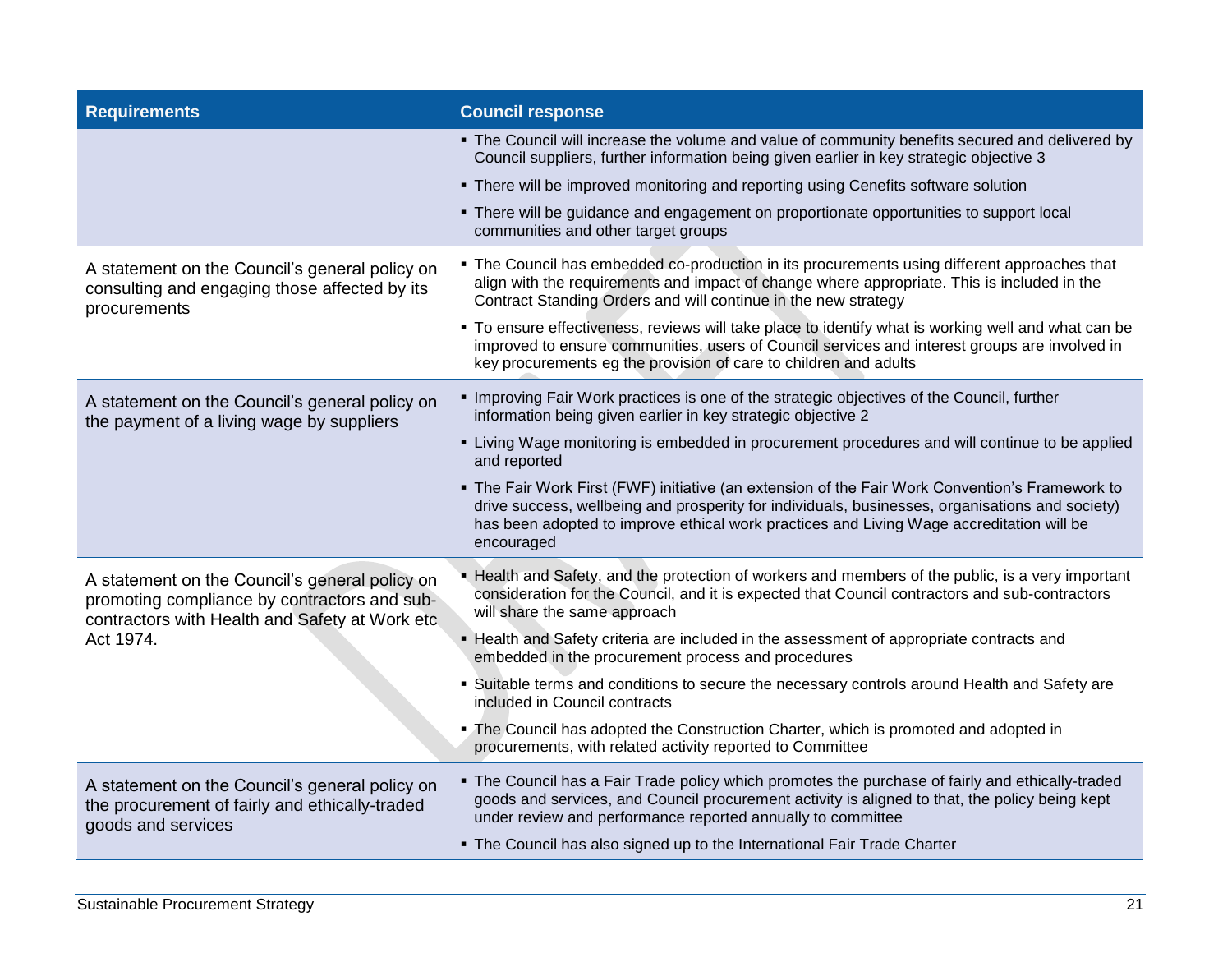| <b>Requirements</b>                                                                                                                          | <b>Council response</b>                                                                                                                                                                                         |
|----------------------------------------------------------------------------------------------------------------------------------------------|-----------------------------------------------------------------------------------------------------------------------------------------------------------------------------------------------------------------|
|                                                                                                                                              |                                                                                                                                                                                                                 |
| A statement on the Council's general policy on<br>how it intends its approach to the procurement<br>of food to improve health, wellbeing and | • The Edible Edinburgh approach is applied to procurements for the provision of food, and<br>supports the improvement of health, wellbeing and education of communities and high<br>standards of animal welfare |
| education of its communities and promote the<br>highest standards of animal welfare                                                          | • Opportunities for sustainable food purchasing will be considered and adopted where<br>appropriate                                                                                                             |
|                                                                                                                                              | • The Council will ensure all legislative requirements around food purchasing are complied with                                                                                                                 |
| Payments will be made so far as practicable to<br>contractors and sub-contractors no later than<br>30 days after invoice                     | • The Council's 30-day payment target is being achieved in approximately 95% of invoices and<br>potential system improvements are being considered within the financial system upgrade<br>programme             |
|                                                                                                                                              | • Purchase cards are utilised to support speedy payment for small local purchasing where<br>appropriate                                                                                                         |
|                                                                                                                                              | • Project Bank Accounts are adopted for appropriate contracts to help secure sub-contractor<br>payments                                                                                                         |
|                                                                                                                                              | • Suitable contract terms and conditions are adopted                                                                                                                                                            |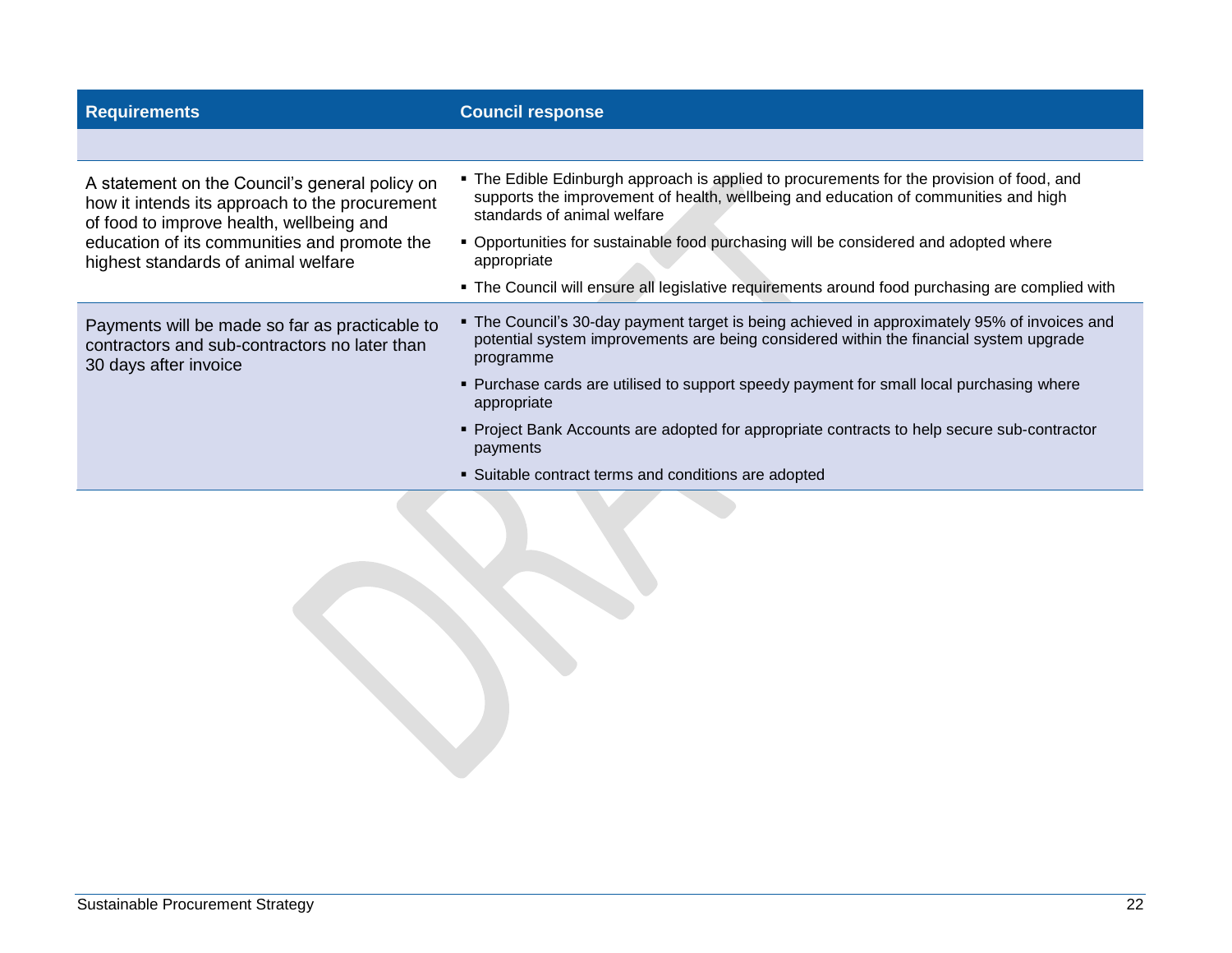# <span id="page-29-0"></span>**Appendix 3 – Strategy Action Plan**

| <b>Objective</b>                                                                                                                                                                                                                                                                                                                  | <b>Performance Indicator</b>                                                                                                                                                                                                                           | <b>Actions</b>                                                                                                                                                                                                                                                                                                                                                                                                                                                                                             | <b>Target Date</b>                                                            | <b>Owner</b>                                                                              |
|-----------------------------------------------------------------------------------------------------------------------------------------------------------------------------------------------------------------------------------------------------------------------------------------------------------------------------------|--------------------------------------------------------------------------------------------------------------------------------------------------------------------------------------------------------------------------------------------------------|------------------------------------------------------------------------------------------------------------------------------------------------------------------------------------------------------------------------------------------------------------------------------------------------------------------------------------------------------------------------------------------------------------------------------------------------------------------------------------------------------------|-------------------------------------------------------------------------------|-------------------------------------------------------------------------------------------|
| <b>Making procurement</b><br>outcomes, seek to improve<br>spend more<br>local third party spend year<br>accessible to local<br>on year with:<br>small businesses<br>Small and Medium size<br>and third sector<br><b>Enterprises</b><br><b>Social Enterprises</b><br><b>Voluntary Organisations</b><br><b>Supported Businesses</b> | Setting a baseline of 2019/20                                                                                                                                                                                                                          | Engage local businesses, social enterprises,<br>voluntary organisations and supported businesses<br>through:<br>• targeted "meet the buyer" events and supplier<br>communication<br>• regular communications with Economic<br>Development team and external support networks<br>for example Supplier Development Programme<br>• explain Contract Standing Orders applied by the<br>Council, for non-regulated spend and regulated<br>spend<br>• Data sources identified and monitored to assess<br>results | March 2021                                                                    | Commercial and<br><b>Procurement Service</b><br>(CPS); Service areas;<br>Partner agencies |
|                                                                                                                                                                                                                                                                                                                                   | Explore alternative advertising routes:<br>• identify and share information on opportunities<br>using alternative social or other media eg partner<br>websites<br>• encourage PCS registration and use of support<br>agencies to ensure better outcome | March 2021                                                                                                                                                                                                                                                                                                                                                                                                                                                                                                 | CPS; Agencies eg<br>EVOC, Social<br>Enterprise Edinburgh,<br>P <sub>4</sub> P |                                                                                           |
|                                                                                                                                                                                                                                                                                                                                   | • Continue to apply lotting strategies, sharing good<br>practice and measuring outcomes                                                                                                                                                                | Ongoing                                                                                                                                                                                                                                                                                                                                                                                                                                                                                                    | <b>CPS</b>                                                                    |                                                                                           |
|                                                                                                                                                                                                                                                                                                                                   |                                                                                                                                                                                                                                                        | Seek to address barriers identified including:<br>• options to speed up payments<br>• longer contract advertising periods for consortia<br>opportunities<br>• more opportunities to provide feedback                                                                                                                                                                                                                                                                                                       | March 2021                                                                    | CPS; Service areas                                                                        |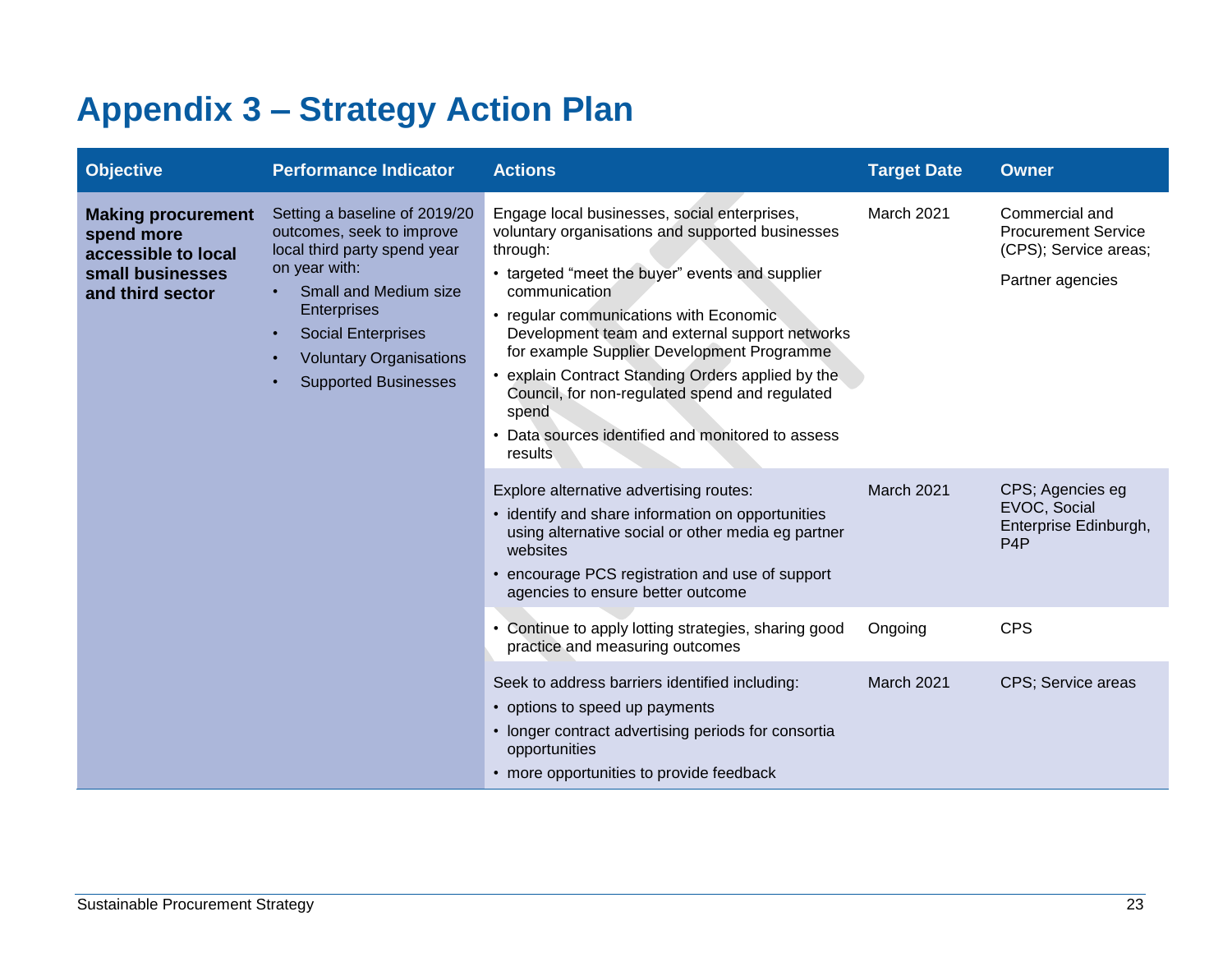| <b>Objective</b>                                                       | <b>Performance Indicator</b>                        | <b>Actions</b>                                                                                                                                                                                                                                                                                                                                                                                                                                                                          | <b>Target Date</b> | <b>Owner</b>       |
|------------------------------------------------------------------------|-----------------------------------------------------|-----------------------------------------------------------------------------------------------------------------------------------------------------------------------------------------------------------------------------------------------------------------------------------------------------------------------------------------------------------------------------------------------------------------------------------------------------------------------------------------|--------------------|--------------------|
| <b>Improving Fair Work</b><br><b>Practices adopted</b><br>by suppliers | Fair Work evaluations in<br>every Council tender;   | • Refresh and deliver Fair Work First training and<br>awareness to Council staff involved in<br>procurement and bidding organisations<br>• Ensure new tenders include Fair Work evaluation<br>criteria<br>• Minimum weighting of no less than 5% in<br>evaluation of tenders to influence improvement in<br>ethical practices, adopting a higher % where<br>appropriate<br>• Ensure modern slavery and construction charter<br>fair and ethical work practice principles are<br>applied | September 2020     | CPS; Service areas |
|                                                                        | Increase Living Wage<br><b>Accredited Suppliers</b> | • Inform and encourage organisations on 'Real<br>Living Wage' and adopting accreditation<br>Explore incentives such as positive publicity to<br>support those already paying Real Living Wage to<br>become accredited<br>• Monitor, record and report outcomes achieved in<br>the Annual Procurement Report                                                                                                                                                                             | March 2021         | CPS; Service areas |
| <b>Support for Fair</b><br><b>Trade</b>                                | <b>Increase in Fair Trade</b><br>products procured  | • Review and update Fair Trade policy<br>• Identify scope of Fair Trade products suitable for<br>Council purchasing and work with service areas<br>to increase usage<br>• Monitor, measure and report outcomes achieved<br>in the Annual Procurement Report                                                                                                                                                                                                                             | <b>March 2022</b>  | CPS; Service areas |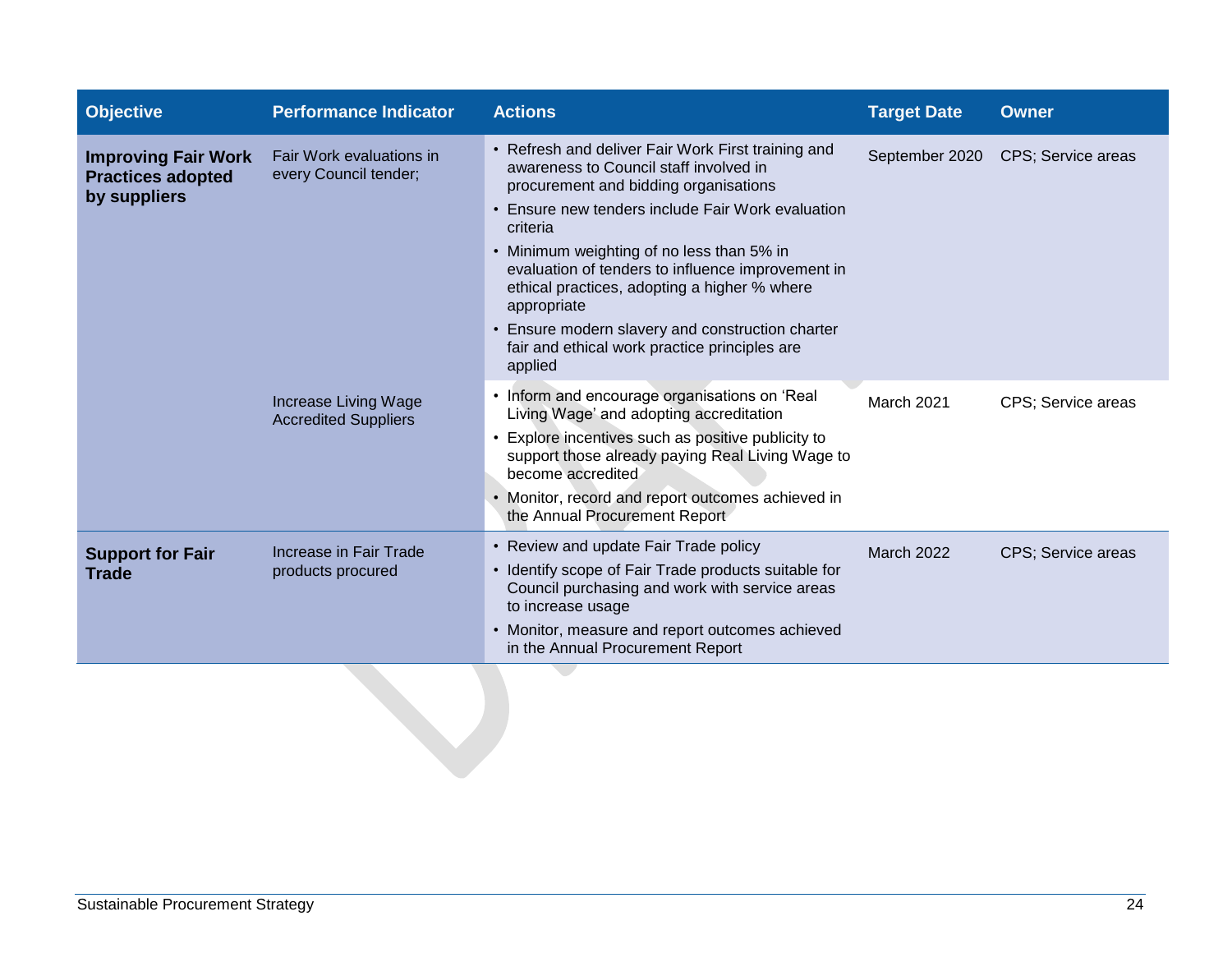| <b>Objective</b>                                                | <b>Performance Indicator</b>                                                                                                        | <b>Actions</b>                                                                                                                                                                                                                                           | <b>Target Date</b> | <b>Owner</b>       |
|-----------------------------------------------------------------|-------------------------------------------------------------------------------------------------------------------------------------|----------------------------------------------------------------------------------------------------------------------------------------------------------------------------------------------------------------------------------------------------------|--------------------|--------------------|
| <b>Increase community</b><br>benefits delivered by<br>suppliers | Increase in the community<br>benefit outcomes and widen<br>the agenda to increase<br>economic, social and<br>environment activities | • Update guidance and support for Council staff to<br>engage, define and include community benefits in<br>regulated procurements which are proportionate<br>to the type and term of opportunity to be<br>advertised                                      | October 2020       | <b>CPS</b>         |
|                                                                 |                                                                                                                                     | • Seek consistency eg with City Region Deal<br>partners on application of community benefits                                                                                                                                                             |                    |                    |
|                                                                 |                                                                                                                                     | • Consider options that meet priorities and improve<br>community benefit deliverables through<br>alternative means, eg opportunities to utilise One<br>City Trust to support community investment                                                        |                    |                    |
|                                                                 |                                                                                                                                     | Engage with communities and interest groups on<br>the opportunities that will support poverty through<br>jobs and training, capacity building of local<br>organisations and environmental solutions to<br>improve communities and address carbon impact. | August 2021        | CPS; Service areas |
|                                                                 |                                                                                                                                     | • Review evaluation methodologies and apply a<br>default weighting of 10% for community benefits,<br>which % could be higher or lower as appropriate<br>to the type of contract                                                                          | March 2021         | <b>CPS</b>         |
|                                                                 |                                                                                                                                     | • Monitor secured and delivered outcomes using<br><b>Cenefits software</b>                                                                                                                                                                               | March 2021         | CPS; Service areas |
|                                                                 |                                                                                                                                     | • Require suppliers to register with Cenefits to<br>report outcomes                                                                                                                                                                                      |                    |                    |
|                                                                 |                                                                                                                                     | • Report achievements and alert concerns to<br>contract managers/senior officers for action<br>including through contract management<br>compliance reviews                                                                                               |                    |                    |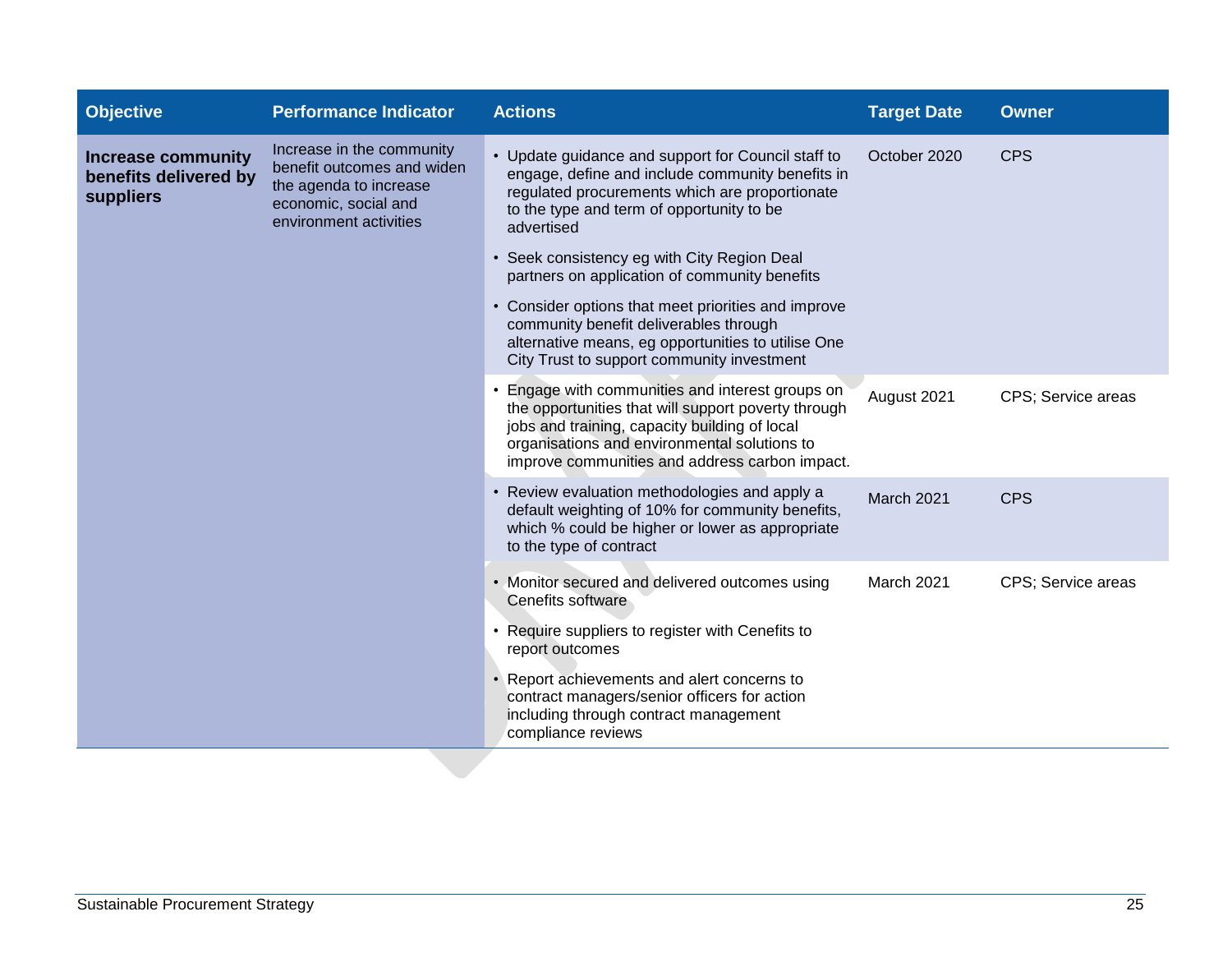| <b>Objective</b>                                                                                                                                                 | <b>Performance Indicator</b>                                                                                                                                                                                                  | <b>Actions</b>                                                                                                                                                      | <b>Target Date</b>                                                                                                                                                                                                                       | <b>Owner</b>       |                    |
|------------------------------------------------------------------------------------------------------------------------------------------------------------------|-------------------------------------------------------------------------------------------------------------------------------------------------------------------------------------------------------------------------------|---------------------------------------------------------------------------------------------------------------------------------------------------------------------|------------------------------------------------------------------------------------------------------------------------------------------------------------------------------------------------------------------------------------------|--------------------|--------------------|
| Carbon impact reduction is<br><b>Contributing to the</b><br>identified through<br><b>Council's 2030</b><br>procurement activity<br>carbon-neutral city<br>target |                                                                                                                                                                                                                               | • Educate Council staff on identification of<br>opportunities and utilising sustainability tools to<br>provide clear criteria and measures for outcomes<br>achieved | March 2021                                                                                                                                                                                                                               | CPS; Service areas |                    |
|                                                                                                                                                                  | • Engage with experts eg Zero Waste Scotland to<br>provide best-practice guidance on project and<br>Council wide opportunities for example reducing<br>single-use plastic in food and drinks delivered to<br>Council services | October 2020                                                                                                                                                        | CPS; Service areas                                                                                                                                                                                                                       |                    |                    |
|                                                                                                                                                                  | • Update Council's Sustainable Procurement Policy<br>to align with current priorities and new<br>assessment tools                                                                                                             | December 2020                                                                                                                                                       | <b>CPS</b>                                                                                                                                                                                                                               |                    |                    |
|                                                                                                                                                                  |                                                                                                                                                                                                                               | • Review and amend relevant procedures and<br>templates                                                                                                             |                                                                                                                                                                                                                                          |                    |                    |
|                                                                                                                                                                  |                                                                                                                                                                                                                               | • Share good practice and apply whole-life costs to<br>tender evaluations                                                                                           | March 2021                                                                                                                                                                                                                               | <b>CPS</b>         |                    |
|                                                                                                                                                                  |                                                                                                                                                                                                                               |                                                                                                                                                                     | • Work with services and supplier markets to<br>identify appropriate industry standards to include<br>in specifications prior to tendering, and<br>encourage suppliers to consider carbon impact<br>reduction in their own supply chains | March 2021         | CPS; Service areas |
|                                                                                                                                                                  | • Attend and contribute to Scottish Government<br>Climate Change Forum and internal Sustainability<br>Board, and share best practice and insight                                                                              | March 2021                                                                                                                                                          | <b>CPS</b>                                                                                                                                                                                                                               |                    |                    |
|                                                                                                                                                                  |                                                                                                                                                                                                                               |                                                                                                                                                                     |                                                                                                                                                                                                                                          |                    |                    |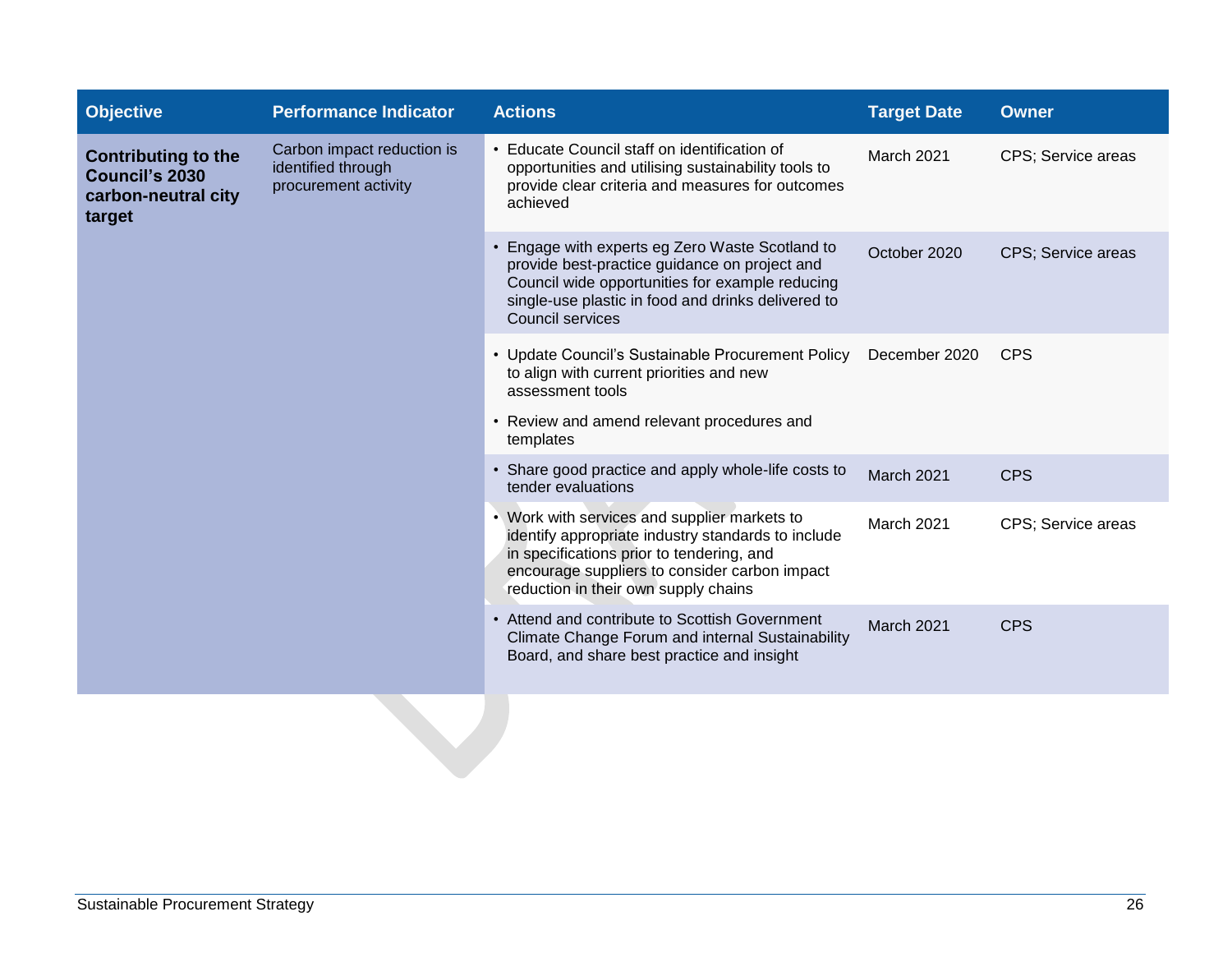| <b>Objective</b>                                        | <b>Performance Indicator</b>          | <b>Actions</b>                                                                                                                                                                                                                                                                                                                                                                                                                                                                                                                                                 | <b>Target Date</b> | <b>Owner</b>       |
|---------------------------------------------------------|---------------------------------------|----------------------------------------------------------------------------------------------------------------------------------------------------------------------------------------------------------------------------------------------------------------------------------------------------------------------------------------------------------------------------------------------------------------------------------------------------------------------------------------------------------------------------------------------------------------|--------------------|--------------------|
| <b>Delivering savings</b><br>and Best Value<br>outcomes | Cash and non-cash savings<br>achieved | • Seek to secure £10m total of new savings per<br>year (some of which may be realised in future<br>years) from new tenders or contract re-<br>negotiation activity                                                                                                                                                                                                                                                                                                                                                                                             | March 2021         | CPS; Service areas |
|                                                         |                                       | • Seek to understand current delivery models and<br>work with colleagues and collaborate with<br>partners on new delivery models                                                                                                                                                                                                                                                                                                                                                                                                                               |                    |                    |
|                                                         |                                       | • Engage markets to benchmark current models<br>and alternatives                                                                                                                                                                                                                                                                                                                                                                                                                                                                                               |                    |                    |
|                                                         |                                       | • Identify and apply whole-life costings to price<br>evaluations                                                                                                                                                                                                                                                                                                                                                                                                                                                                                               |                    |                    |
|                                                         |                                       | • Work with service areas to improve contract<br>management across the Council, including<br>through (i) support to service areas with the<br>monitoring and management of the Council's<br>most significant contracts, (ii) training to service<br>areas on contract management, (iii) reporting<br>contract management concerns to senior<br>management teams through monthly Directorate<br>dashboards and (iv) conducting between 5 and<br>10 contract management compliance reviews<br>each year (spread across each Directorate in a<br>suitable manner) |                    |                    |
|                                                         |                                       | • Monthly procurement/P2P/contract management<br>dashboard reporting to Directorate senior<br>management teams                                                                                                                                                                                                                                                                                                                                                                                                                                                 |                    |                    |
|                                                         |                                       | • Work with suppliers and service areas to mitigate<br>risk to Council supply chain from UK leaving the<br>European Union                                                                                                                                                                                                                                                                                                                                                                                                                                      |                    |                    |
|                                                         |                                       | • Monitor spend to ensure best practice solutions<br>are adopted                                                                                                                                                                                                                                                                                                                                                                                                                                                                                               |                    |                    |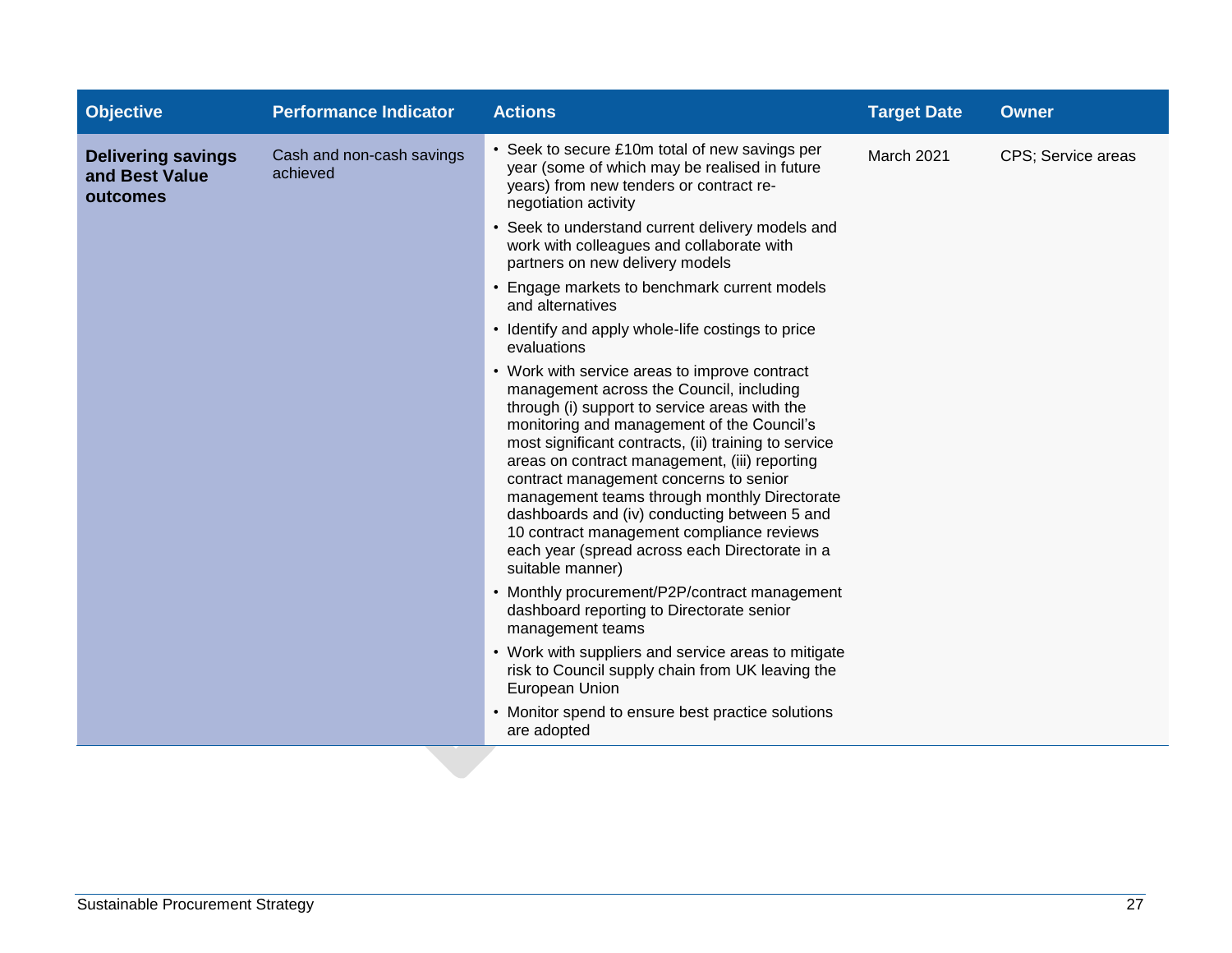| <b>Objective</b>                                                                   | <b>Performance Indicator</b>                                                                                               | <b>Actions</b>                                                                                                                                                                                                                                                                                                                                                                                                                                                                                                                                                            | <b>Target Date</b> | <b>Owner</b>       |
|------------------------------------------------------------------------------------|----------------------------------------------------------------------------------------------------------------------------|---------------------------------------------------------------------------------------------------------------------------------------------------------------------------------------------------------------------------------------------------------------------------------------------------------------------------------------------------------------------------------------------------------------------------------------------------------------------------------------------------------------------------------------------------------------------------|--------------------|--------------------|
| <b>Ensuring Legal</b><br>compliance and<br>robust and<br>transparent<br>governance | No successful legal<br>challenge to Council's<br>procurement activity                                                      | • Provide training for specialist and non-specialist<br>staff involved in procurement and contract<br>management activity<br>• Deliver ongoing programme of refresh on key<br>skills required and upskill with relevant changes<br>in law<br>• Ongoing regular reporting to committee of<br>contract awards and the annual procurement<br>report<br>• Annual review of Contract Standing Orders and<br><b>Grant Standing Orders</b><br>• Annual review of standard contract terms and<br>conditions<br>• Ongoing review of procurement template and<br>standard documents | <b>March 2021</b>  | <b>CPS</b>         |
| <b>Promoting</b><br>innovative and best<br>practice solutions                      | Delivery of service area<br>requirements which are met<br>through technological<br>advancement/changes in<br>best practice | • Early engagement, working with service areas to<br>consider innovation options<br>• Share best practice and seek market innovation<br>opportunities<br>• Scope the potential to seek variant models that<br>meet the desired outcomes                                                                                                                                                                                                                                                                                                                                   | <b>March 2022</b>  | CPS; Service areas |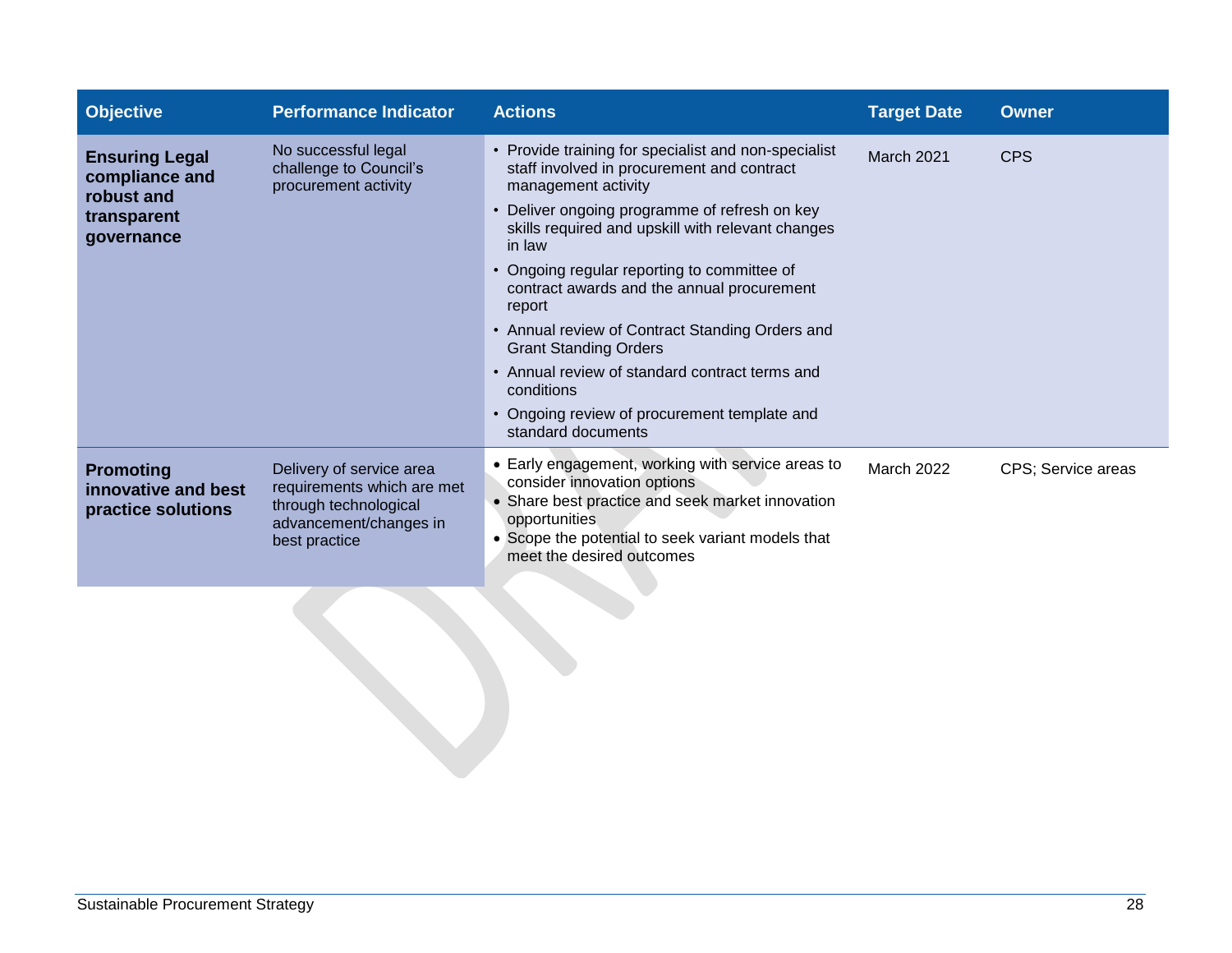# <span id="page-35-0"></span>**Appendix 4 – Glossary**

| <b>Term</b>                 | <b>Definition</b>                                                                                                                                                                                                                                                                                                                                                                                                                                                                                                                                            |
|-----------------------------|--------------------------------------------------------------------------------------------------------------------------------------------------------------------------------------------------------------------------------------------------------------------------------------------------------------------------------------------------------------------------------------------------------------------------------------------------------------------------------------------------------------------------------------------------------------|
| <b>Best Value</b>           | The legal duty to secure continuous improvement in the performance of the Council's functions as set<br>out in section 1 of the Local Government in Scotland Act 2003.                                                                                                                                                                                                                                                                                                                                                                                       |
| <b>Circular economy</b>     | A circular economy is an alternative to a traditional linear economy (make, use, dispose) in which we<br>keep resources in use for as long as possible, extract the maximum value from them whilst in use,<br>then recover and regenerate products and materials at the end of each service life.                                                                                                                                                                                                                                                            |
| Collaboration               | When two or more groups of people or organisations engage in procurement work together for mutual<br>benefit                                                                                                                                                                                                                                                                                                                                                                                                                                                 |
| <b>Commercial awareness</b> | Evidence of commercial acumen. Awareness of the need for efficiency, cost-effectiveness,<br>customer/stakeholder support, a knowledge of the sector and the services the organisation provides<br>and will provide in the future, considering the strategic objectives, current economic climate etc. A<br>track record of appropriate procurement skill and experience, evidence of on-going/continual training<br>and development. (desirable and post/org specific) professional qualification/undertaking or<br>willingness to undertake as appropriate. |
| <b>Community Benefits</b>   | Requirements which deliver wider benefits in addition to the core purpose of a contract. These can<br>relate to jobs, training and other social-economic and/or environmental benefits.                                                                                                                                                                                                                                                                                                                                                                      |
| <b>Contract Management</b>  | The process of monitoring the performance of a supplier to contract.                                                                                                                                                                                                                                                                                                                                                                                                                                                                                         |
| <b>Co-production</b>        | The real and meaningful involvement of citizens including future recipients of the service, key<br>stakeholders and suppliers (both current and potential) in how and what community services and<br>related goods and works are delivered with regard to the National Standards for Community<br>Engagement.                                                                                                                                                                                                                                                |
| <b>Fair Work First</b>      | Working with Employers and Partners to deliver investment in skills and training, no inappropriate use<br>of zero hours contracts, action on gender pay, genuine workforce engagement, including with trade<br>unions, and payment of the real Living Wage.                                                                                                                                                                                                                                                                                                  |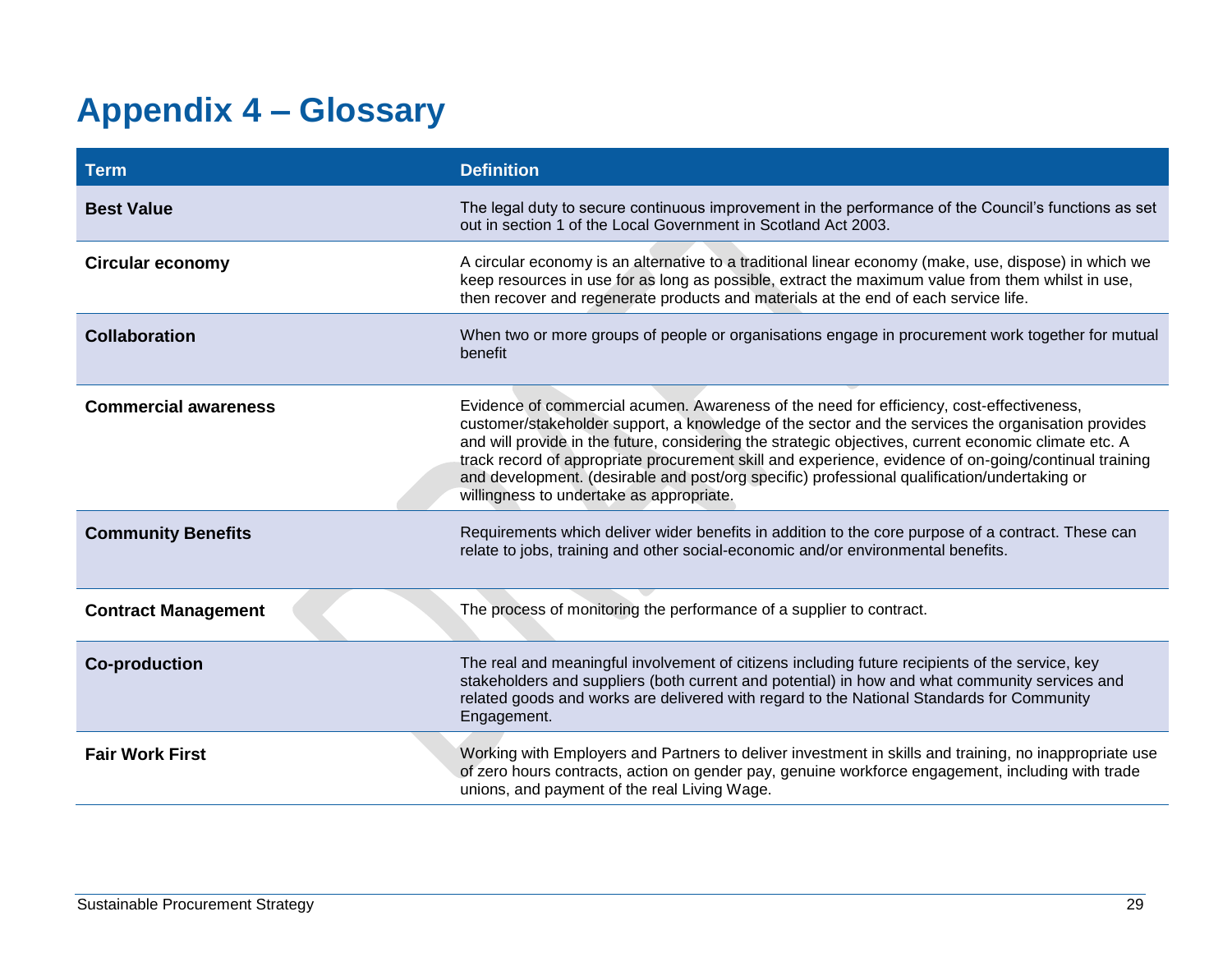| <b>Term</b>                          | <b>Definition</b>                                                                                                                                                                                                                                                                                                                                                                             |
|--------------------------------------|-----------------------------------------------------------------------------------------------------------------------------------------------------------------------------------------------------------------------------------------------------------------------------------------------------------------------------------------------------------------------------------------------|
| <b>Flexible Framework</b>            | A self-assessment mechanism that allows organisations to measure and monitor their progress on<br>sustainable procurement over time.                                                                                                                                                                                                                                                          |
| <b>Framework Agreement</b>           | An agreement or other arrangement between one or more contracting authorities and one or more<br>economic operators which establishes the terms (in particular the terms as to price and, where<br>appropriate, quantity) under which the economic operator will enter into one or more contracts with a<br>contracting authority in the period during which the framework agreement applies. |
| <b>National Outcomes</b>             | Describe what the Government wants to achieve over the next ten years, articulating more fully this<br>Government's purpose. They help to sharpen the focus of government, enable our priorities to be<br>clearly understood and provide a clear structure for delivery. Read more about the National<br>performance Framework outcomes.                                                      |
| <b>Public Contracts Scotland</b>     | The national advertising portal used to advertise all Scottish public-sector goods, services or works<br>contract opportunities.                                                                                                                                                                                                                                                              |
| <b>Regulated Procurements</b>        | Contracts above contract threshold values where the relevant regulations apply (above £50,000 for<br>goods and services contracts and above £2,000,000 for works contracts).                                                                                                                                                                                                                  |
| <b>Small Medium Enterprise (SME)</b> | Enterprises which employ fewer than 250 persons and which have an annual turnover not exceeding<br>50 million euro and/or an annual balance sheet total not exceeding 43 million euro.                                                                                                                                                                                                        |
| <b>Social Enterprise</b>             | A revenue-generating business with primarily social objectives whose surpluses are reinvested for<br>that purpose in the business or in the community, rather than being driven by the need to deliver profit<br>to shareholders and owners.                                                                                                                                                  |
| <b>Stakeholder</b>                   | Any person or group who has a vested interest in the success of the procurement activity, i.e. either<br>provides services to it, or receives services from it.                                                                                                                                                                                                                               |
| <b>Supplier /Contractor</b>          | An entity who supplies goods or provides services or execution of works.                                                                                                                                                                                                                                                                                                                      |
| <b>Supply Chain</b>                  | All activities, resources, products and the like involved in creating and moving a product or service<br>from the supplier to the procurer.                                                                                                                                                                                                                                                   |